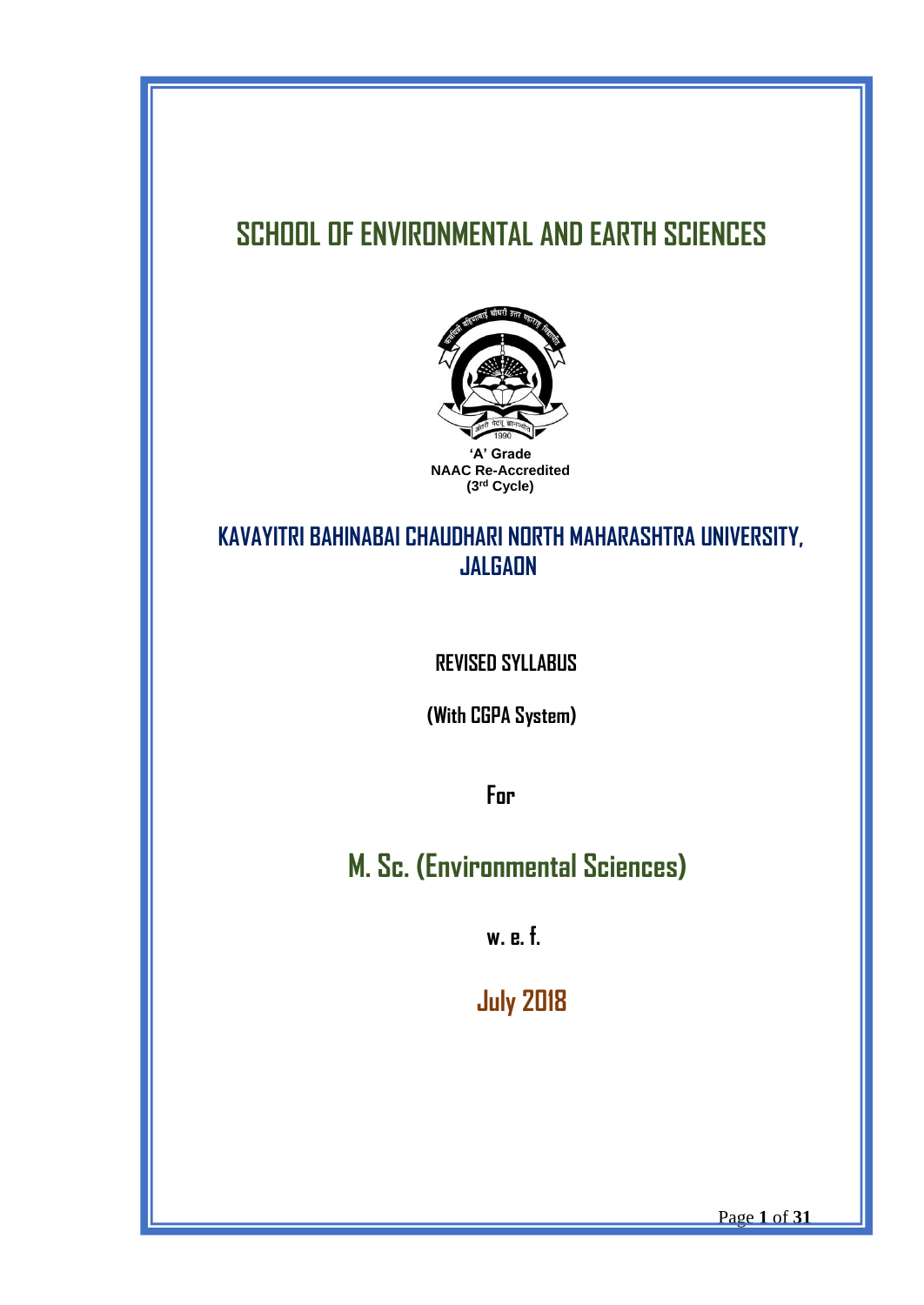## **SCHOOL OF ENVIRONMENTAL AND EARTH SCIENCES Kavayitri Bahinabai Chaudhari North Maharashtra University, Jalgaon**

#### **SEMESTERWISE DISTRIBUTION OF COURSES**

## **M.Sc. (Environmental Science)**

#### **SEMESTER - I**

- EES-101: Environmental Science: An Interdisciplinary Approach.
- EES-102: Ecology and Environment.
- EES-103: Environmental Chemistry.
- EES-104: Practical Course on Environmental Chemistry.
- EES-105: Practical Course on Ecosystem.
- EES-106: Tutorial 1

### **SEMESTER - II**

- EES-201: Air and Noise Pollution.
- EES-202: Water Pollution.
- EES-203: Terrestrial Pollution.
- EES-204: Practical Course on Air and Noise Pollution.
- EES 205: Practical Course on water and Terrestrial Pollution.
- EES-206: Tutorial 2

#### **SEMESTER – III**

- EES-301: Remote Sensing and Computer Application. **(CBCS) OR**
- Gg -302: Fundamental of Remote Sensing. **(CBCS) OR**
- GS -303: Remote sensing and GIS **(CBCS)**

#### **\*EES-302: Environmental Monitoring for EIA.**

- EES-303: Pollution Control and Waste Management.
- EES-304: Practical Course on Environmental Monitoring.
- EES-305: Practical Course on Pollution Control and Waste Management.
- EES-306: Seminar 1

## **SEMESTER – IV**

## **\*EES-401: Industrial Safety, Hygiene and Toxicology.**

- EES-402: Environmental Policies and Legislation.
- EES-403: Nature Conservation and Environmental Management.
- EES-404: Practical Course on Industrial Visits.
- EES-405: Practical Course on Research Dissertation.
- EES-406: Seminar 2

\*Employability and Skill Development Courses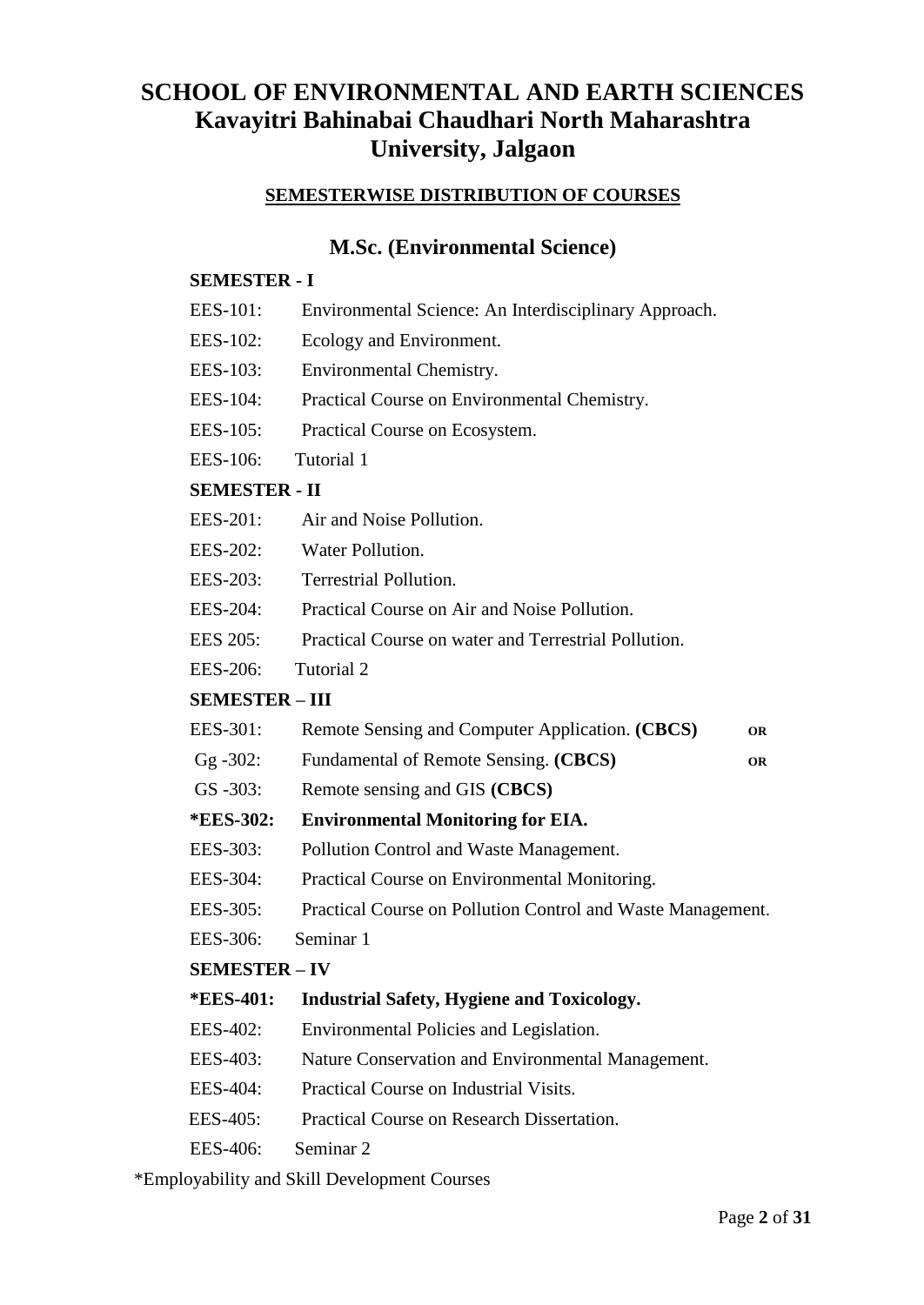## **SCHOOL OF ENVIRONMENTAL AND EARTH SCIENCES Kavayitri Bahinabai Chaudhari North Maharashtra University, Jalgaon**

## **COURSE STRUCTURE WITH CREDIT**

|                     | Course         | <b>Marks</b> | Hrs./Week | <b>Credit</b> | <b>Total</b> |
|---------------------|----------------|--------------|-----------|---------------|--------------|
|                     | <b>EES-101</b> | <b>100</b>   | 04        | 04            |              |
|                     | <b>EES-102</b> | 100          | 04        | 04            |              |
| <b>Semester I</b>   | <b>EES-103</b> | <b>100</b>   | 04        | 04            | 21           |
|                     | <b>EES-104</b> | 100          | 08        | 04            |              |
|                     | <b>EES-105</b> | 100          | 08        | 04            |              |
|                     | <b>EES-106</b> | 40           | 01        | 01            |              |
|                     | <b>EES-201</b> | 100          | 04        | 04            |              |
|                     | <b>EES-202</b> | 100          | 04        | 04            |              |
| <b>Semester II</b>  | <b>EES-203</b> | 100          | 04        | 04            | 21           |
|                     | <b>EES-204</b> | <b>100</b>   | 08        | 04            |              |
|                     | <b>EES-205</b> | <b>100</b>   | 08        | 04            |              |
|                     | <b>EES-206</b> | 40           | 01        | 01            |              |
|                     | <b>EES-301</b> | 100          | 04        | 04            |              |
|                     | <b>EES-302</b> | 100          | 04        | 04            |              |
| <b>Semester III</b> | <b>EES-303</b> | <b>100</b>   | 04        | 04            | 21           |
|                     | <b>EES-304</b> | <b>100</b>   | 08        | 04            |              |
|                     | <b>EES-305</b> | 100          | 08        | 04            |              |
|                     | <b>EES-306</b> | 40           | 01        | 01            |              |
|                     | <b>EES-401</b> | 100          | 04        | 04            |              |
|                     | <b>EES-402</b> | 100          | 04        | 04            |              |
|                     | <b>EES-403</b> | 100          | 04        | 04            | 21           |
| <b>Semester IV</b>  | <b>EES-404</b> | <b>100</b>   | 08        | 04            |              |
|                     | <b>EES-405</b> | 100          | 08        | 04            |              |
|                     | <b>EES-406</b> | 40           | 01        | 01            |              |

## **M.Sc. (Environmental Science)**

#### **Grand Total: 84**

### EES-101: ENVIRONMENTAL SCIENCES: AN INTERDISCIPLINARY APPROACH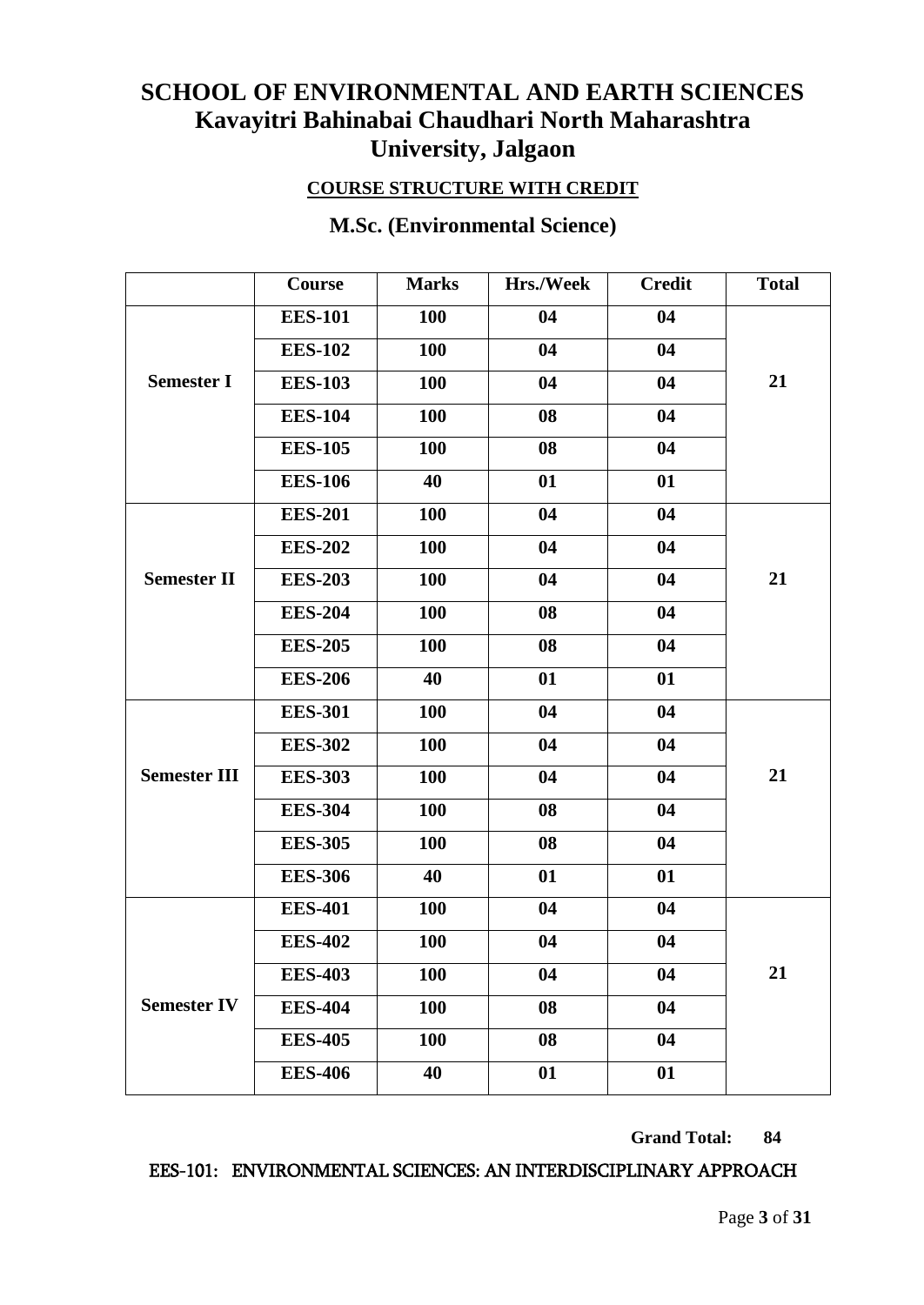Basic issues in environmental sciences: Definition, principles and scope of environmental science, human population growth, urbanization, sustainability and carrying capacity, Environmental Problems of India: Over population, Food, Health, Energy and Environmental security, negative side of green revolution. (07)

Earth as a system: Environmental unity, earth and life, earth as an eco-system, changes and equilibrium in systems, mass and energy transfer across various interfaces, material balance, first and second law of thermodynamics, heat transfer process. (08)

Environmental geo-science and geo-chemistry: Basic environmental problems, geoscience factors in environmental planning, Environmental geo-science- fundamental concepts (i) short term geological hazards- floods, landslides, earthquakes, volcanoes (ii) Long term hazards- erosion, desertification, urbanization. Concept of major trace elements and REE classification of trace elements, mobility of trace elements, biogeochemical factors in environmental health. (08)

Urban environment, waste management and sustaining living resources: City as a system, influence of city life on city planning and environment, concept of waste disposal. Food and resources supply and environment, ecological perspective on agriculture forestry, sources of food, soil and agriculture. (10)

Effects of agriculture on environment: Effects of fertilizers on agriculture, pest control and agro-chemicals, integrated pest management, undesirable effects of irrigation. (08)

Minerals, environment and environmental economics: Importance of minerals in environment, agriculture, industry and life, resources and reserves, procurement methods and disposal. Importance of environmental economics, use of desirable resources vis-a-vis sustainability, minimization of pollution, cost benefit analysis (CBA), policy instruments. (07)

- 1. Environmental Sciences, Daniel Botkin and Edward Keller, John Wiley and Sons, New York (1997).
- 2. Environmental Science, Eldon D. Enger and Bradley F. Smith, WCB Publishers, Boston (1995).
- 3. Forests in India, Dr. A. K. Jain Vorha Publication, Allahabad (1989).
- 4. Advances of Environmental Science and Technology, Nileema Rajvaidya APH Publishing House, Delhi (1989)
- 5. T.D. Bishwas & S. K. Mukharji, A.J.B. of Soil Sciences, Tata Mc-graw hill pub. Co. Ltd. New Delhi. (II Edition 1997)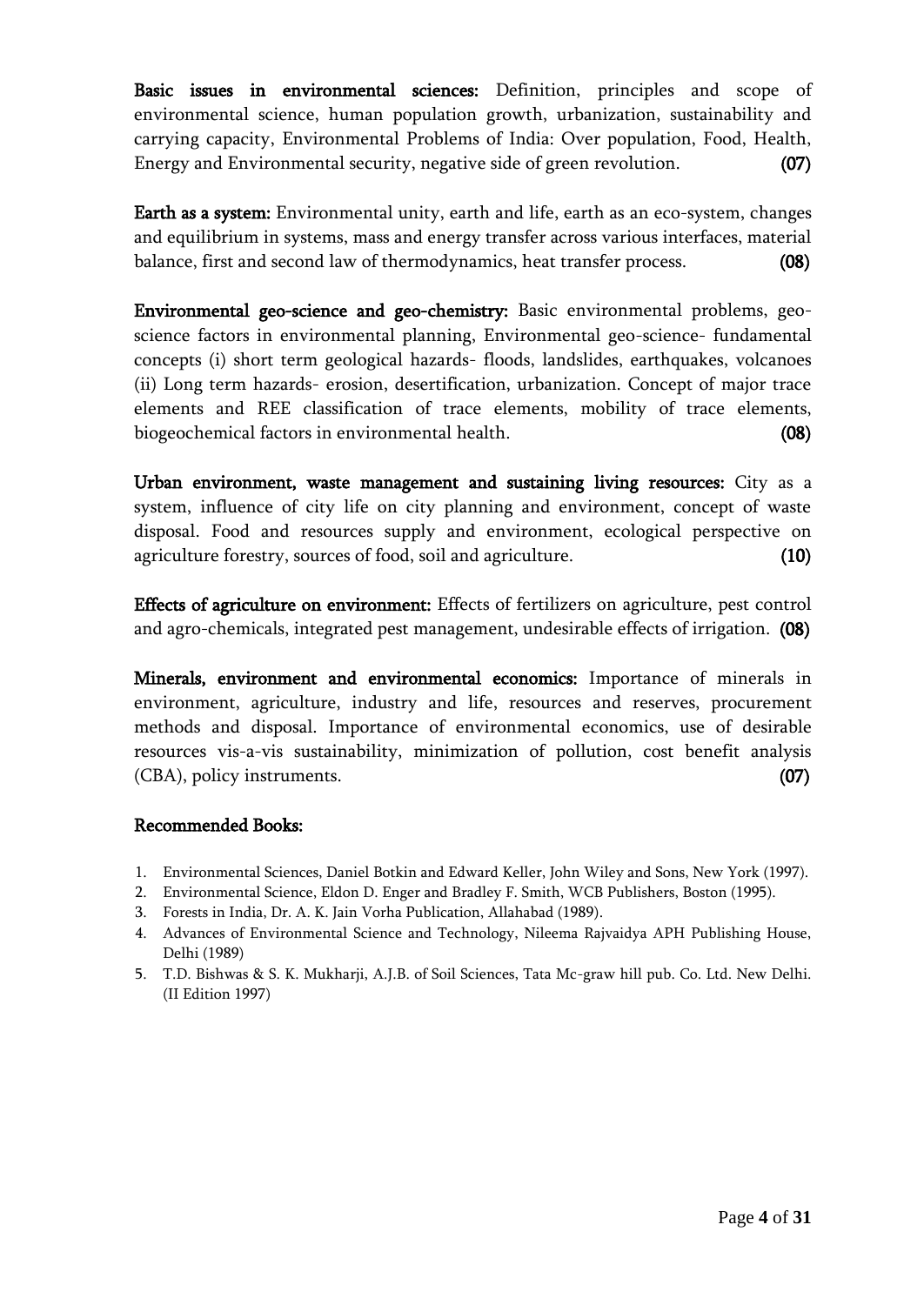#### EES-102: ENVIRONMENT AND ECOLOGY

Introduction to ecology: Scope, basic concepts in ecology, levels of ecology, First and second law of thermodynamics, autecology and synecology and applied ecology, environmental complexes, interaction of ecological factors. (07)

Abiotic factors: Light, temperature, precipitation (rainfall), humidity. Atmosphere – gases and wind, atmospheric gases, wind factor and fire factor-

- (i) Topographic factor (Physiographic) height and direction of mountain steepness of slopes and exposure of slopes.
- (ii) Edaphic factor Importance, formation of soil, factors affecting on soil formation, soil composition, soil profile, soil erosion and soil conservation.
- (iii) Ecological Adaptations Ecological groups of plants and ecological adaptations (i) Hydrophytes (ii) Mesophytes (iii) Xerophytes (iv) Halophytes. Ecological adaptations in animals. (12)

#### Biotic factors:

- (i) Population ecology Population characteristics, population growth curves, law of population growth, biotic potential, natality, mortality, age structure.
- (ii) Ecosystem-Introduction, kinds of ecosystem, structure and function of ecosystem, ecological energetics, energy flow in ecosystem, energy flow models, food chain and food webs, pyramids of energy, biomass and numbers.

Major ecosystems – pond, grassland, forest, desert, cropland etc. productivity of different ecosystems, Ecological problems, Biogeochemical cycles in ecosystems-carbon, nitrogen, sulfur and phosphorous.

(iii) Community ecology – Evaluation, origin, structure, composition and development of community, species diversities in communities, ecotones and the concept of edge effect, ecological niche. (16)

Systems ecology and ecosystem modeling: Development of environmental modeling, scope, types, state of art. (06)

Biodiversity: Concept of biodiversity, types of biodiversity, major biomes distribution. (02)

Ecological succession: Mechanism of succession, course of succession, types and trends of succession, climax concept in succession, succession and chemical cycling. (05) **Recommended Books:**

- 1. K.C. Agrawal, Environmental Biology, Agro-Botanical publishers, Bikaner. (1993)
- 2. E.P.Odum, Fundamentals of Ecology Revised edition (1995)
- 3. P.S.Verma, V.K.Agrawal, Environmental Ecology S. Chand & Co., New Delhi.(1998)
- 4. P.D.Sharma, Ecology & Environment, Rastogi Publications, Meerat.(VII Edi.2000)
- 5. Eldon D. Enger and Bradley F. Smith, Environmental Sciences, WBC publishers, Boston. (1995)
- 6. Daniel Botkin and Edward Keller, Environmental Sciences, John wiley & Sons, New York. (1997)
- 7. R.K. Dixit, Environment, Forest Ecology and Man, Rastogi publication, New Delhi. (1997)
- 8. S. E. Jorgeson et al, Handbook of Environmental and Ecological Modeling, Levis Publications, New York. (1995)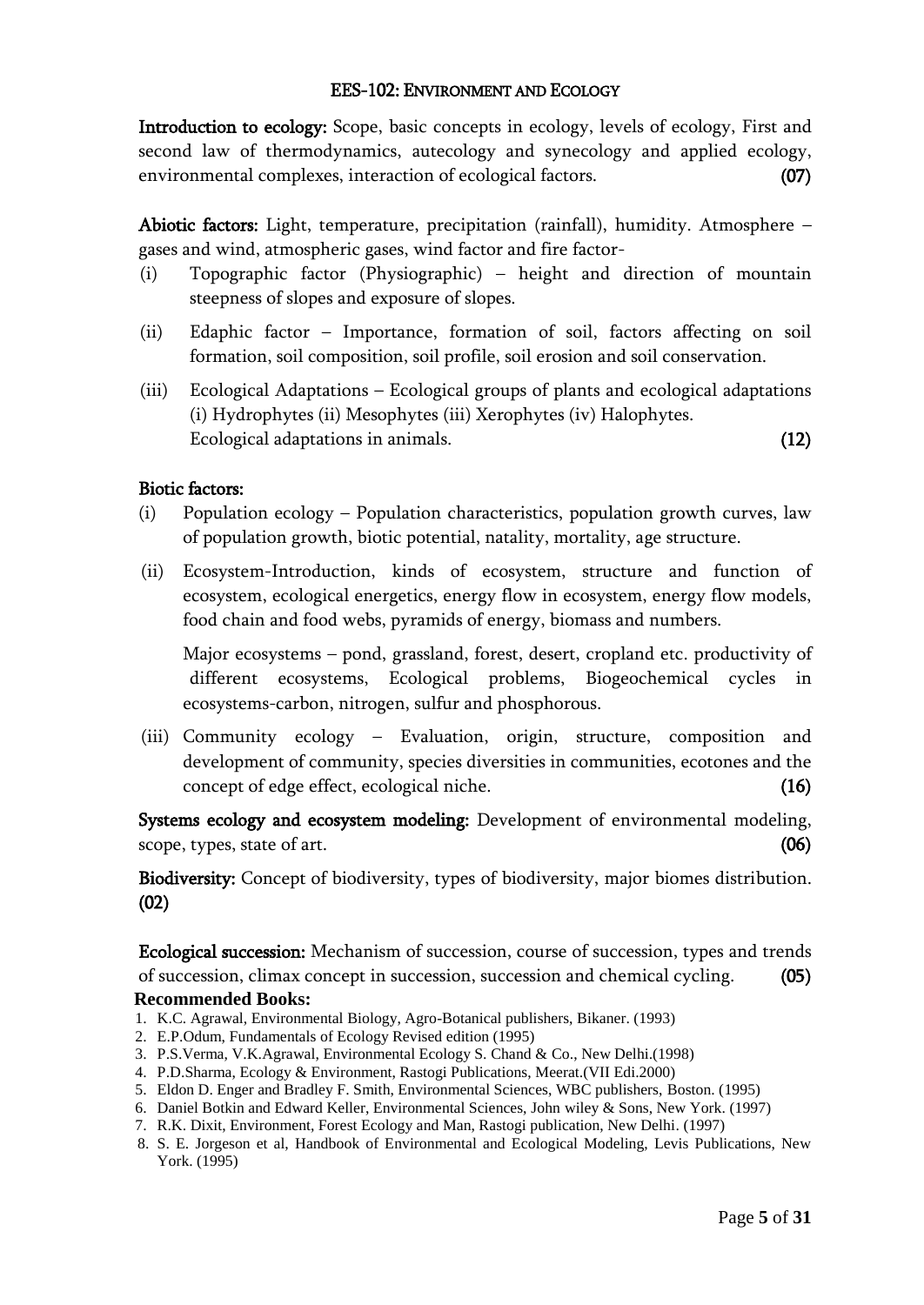#### EES-103: ENVIRONMENTAL CHEMISTRY

Fundamentals of environmental chemistry: Concept and scope of environmental chemistry, stoichiometry, Gibb's energy, redox potential, chemical potential, chemical equillibria, acid-base reaction, solubility products, solubility of gases in water, definition of environmental term. (10)

Atmospheric chemistry: Atmosphere- composition, structure, heat balance, chemical composition of air (classification of elements, chemical speciation, particles, ions and radicals in atmosphere), chemical processes for formation of inorganic and organic particulate matter, thermo chemical and photochemical reactions in the atmosphere, oxygen and ozone chemistry. (06)

Soil chemistry: Lithosphere- formation of the earth, zonal structure of the earth and its composition, composition of the earth as a whole, differentiation of elements. Soil and agricultural, nature and composition of soil, acid-base and ion-exchange reaction in soil, macronutrients in soil, NPK in soil, micronutrients in soil. (08)

Chemistry of water and aquatic system: Hydrosphere- characteristic, characteristic and structure of the ocean, snow and ice, fresh water system. Properties of water and their significance, characteristic of water bodies, alkalinity, acidity, calcium and other metals in water, sedimentation, coagulation, organic pollutants in sewage, soaps, oil and detergents, pesticides in water, their classification, radio-nuclide in water. (10)

Analytical environmental data: Basic concept and definition, true results, error, types of error, accuracy, precision and standard deviation (02)

Instrumental techniques in environmental analysis (principle, Instrumentation merits and demerits of techniques): Neutron activation analysis, isotope dilution analysis, colorimetry, spectrophotometry, atomic absorption spectrophotometry, flame photometry, gas chromatography, high performance liquid chromatography, ion exchange chromatography and polarography (12)

- 1. A. K. De Environmental Chemistry,. Wiley Eastern Ltd, New Delhi (2001).
- 2. G. S. Sodhi, Fundamental concepts of Environmental Chemistry, Narosa Publishing House, New Delhi (2002).
- 3. F.W. Field and P.J. Haines, Environmental Analytical Chemistry, Blackwell Science Ltd. USA (2000).
- 4. Physicochemical examination of water, sewage and industrial effluent, Pragati prakashan, Meerut, (1996).
- 5. Standard Methods for the examination of Water and Wastewater, 19th Edn, American Public Health Association (1995).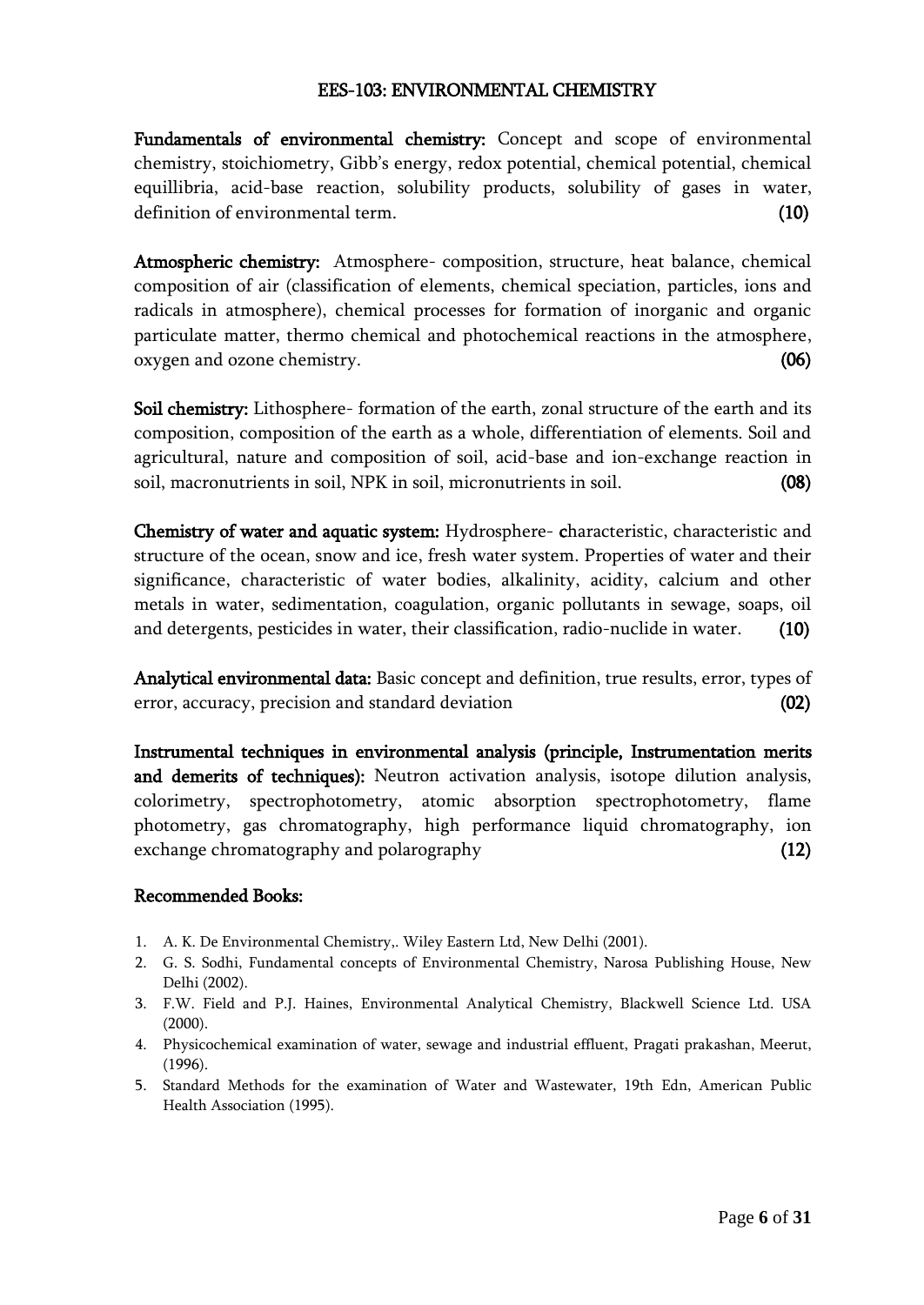#### EES 104: Practical Course on Environmental Chemistry

- 1. Studies on the concept of morality, normality and buffers solutions
- 2. Calibration of pH and conductivity meter and their applications
- 3. Studies on the principles, component & working operation of colorimeter and spectrophotometer.
- 4. Study on the principle, component & working operation of flame photometer and its applications.
- 5. Determination the turbidity of given sample by using Turbidity meter.
- 6. Study on principle and working operation of Potentiometer and its application in estimation of chloride in water sample.
- 7. Analysis of total dissolved & suspended solids from water.
- 8. Study on physical characteristics of soil.
- 9. Determination of organic matter by Walkley and Black method from soil.
- 10. Estimation of dissolved oxygen by Winkler's method.
- 11. Determination of bicarbonate and carbonate alkalinity of water.
- 12. Determination of temporary & permanent hardness of water.
- 13. Demonstration of HPLC for pesticides analysis.
- 14. Demonstration of Atomic Absorption Spectroscopy for heavy metal analysis.
- 15. To determine a)  $\lambda$  max of the solution of KMnO4 b) Verify Beer's law and find out the concentration of unknown solution by spectrophotometer.
- 16. To determine the concentration of iron in water sample by spectrophotometric method.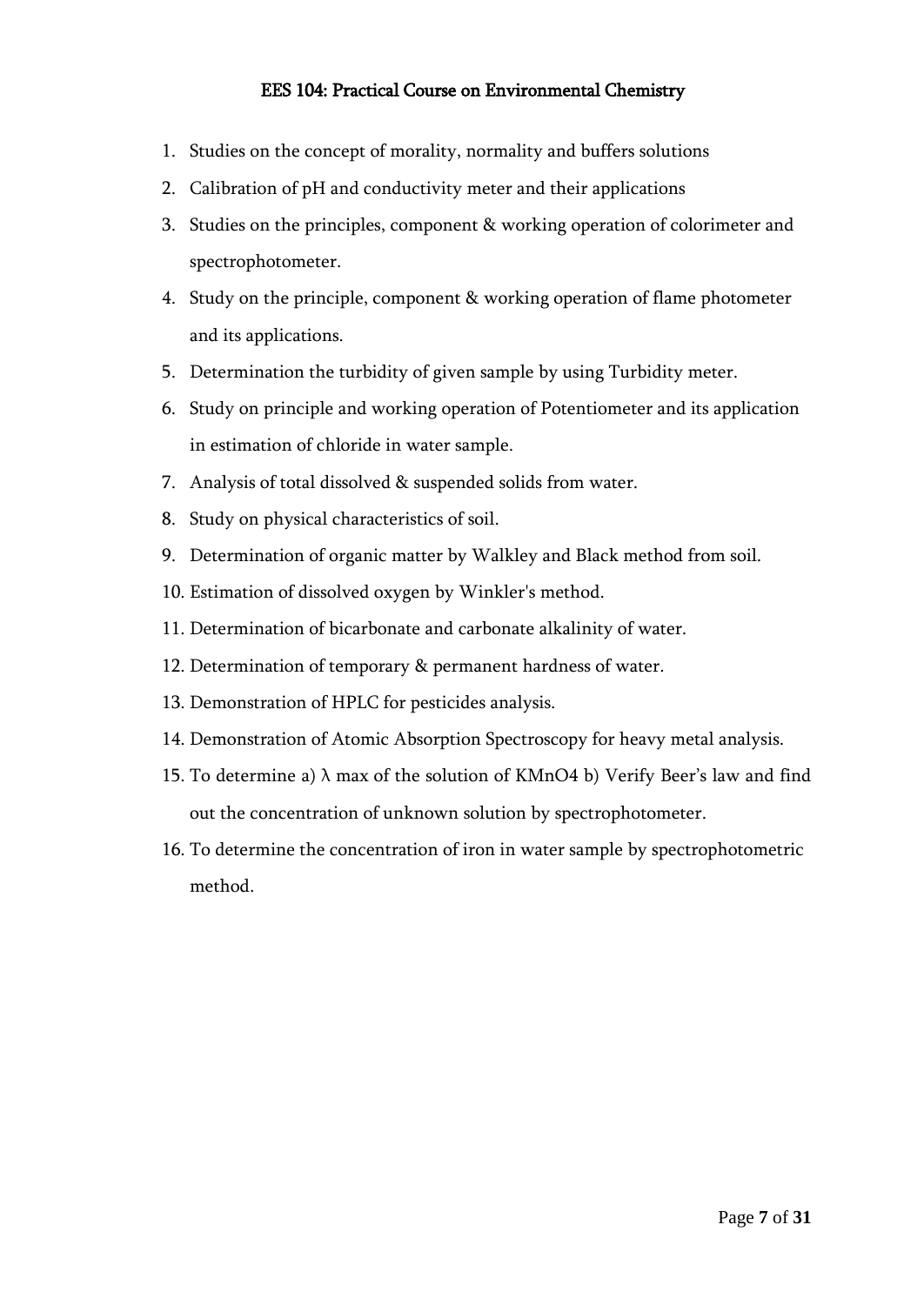#### EES 105: Practical Course on Eco-system

1. Microscopy- a) Use of compound microscopy

b) Calibration of microscopy

- 2. Staining techniques a) Monochrome staining
	- b) Negative staining
	- c) Gram staining

#### d) Special staining methods

- 3. Slide culture techniques for examination of fungi / actinomycetes
- 4. To study the biotic components of a pond ecosystem
- 5. To compare the biomass and net primary productivity of ungrazed & grazed grassland.
- 6. To determine the minimum size of the quadrat by 'Species Area Curve' method.
- 7. To determine the minimum number of quadrates to be laid down in the field under study.
- 8. Estimation of total viable counts in water and soil samples.
- 9. Preparation and sterilization of microbial media.
- 10. Estimation phosphatic fertilizers by colorimetric analysis.
- 11. Estimation of sucrose from sugar industry effluent.
- 12. Estimation of protein from leather industry effluent.
- 13. Vegetation studies by line and belt transact method & their analysis.
- 14.Assessment of phyto and zooplankton in fresh water bodies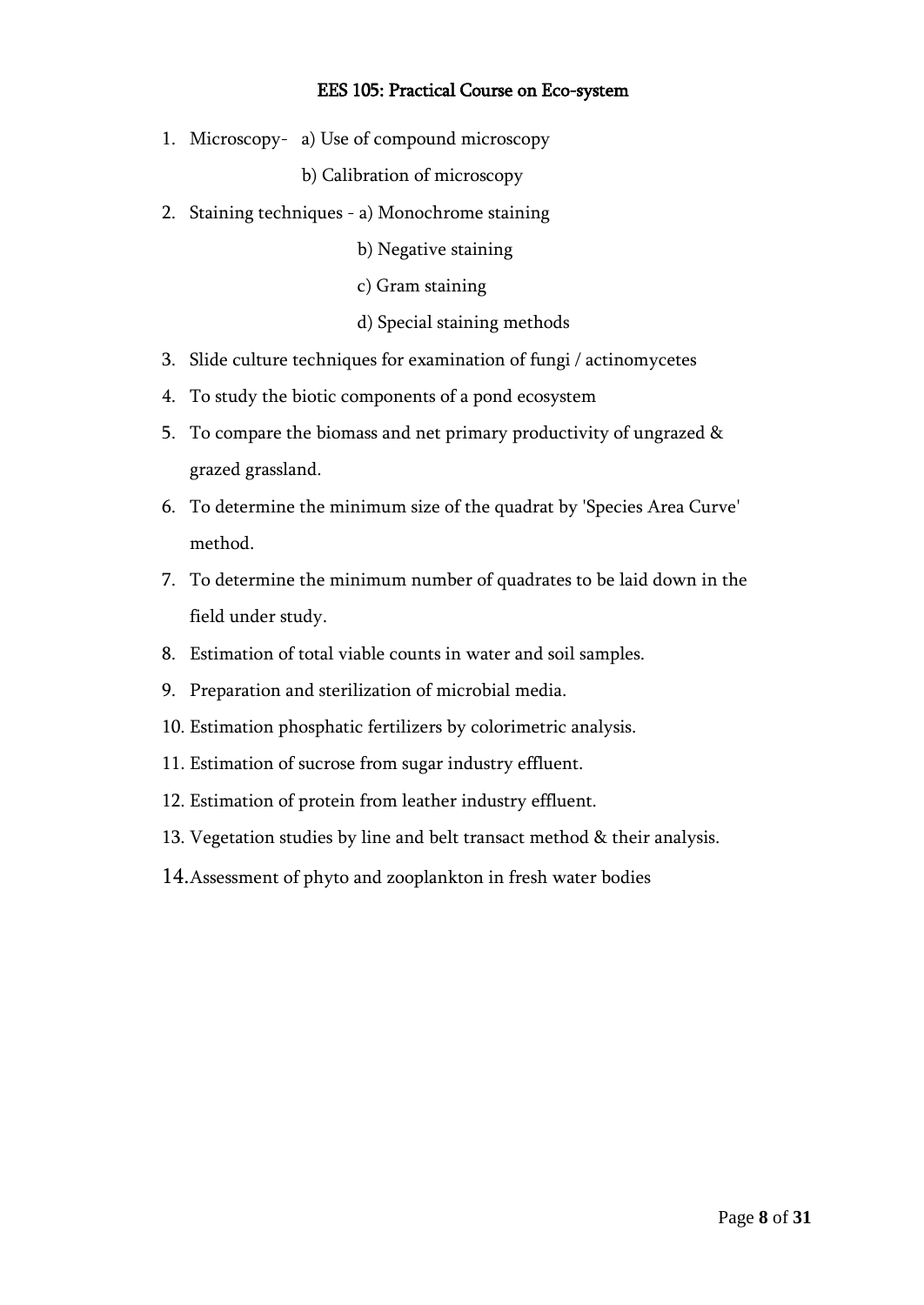#### EES-201: AIR AND NOISE POLLUTION

Air pollution: Definition, natural and man-made sources of air pollution, stationary and mobile sources, primary and secondary pollutants, global background concentrations, macro and micro methodological influences, transport and diffusion of pollutants, emission and ambient standards, local regional and global criteria for effects of air pollution, vehicular pollution and urban air quality. (06)

Air pollutants: Sulfur oxides  $(SO_x)$ ; nitrogen oxides  $(NO_x)$ , carbon monoxide, total suspended particulate matter, respirable particulates, photo-chemical oxidants, specific pollutants (Hydrogen sulphide, particulate fluoride, formaldehyde and volatile organic compounds), chemical composition of SPM and RSP for toxic trace metals like Pb, Cd, Hg, Ni and Cr. Importance of inorganic ionic composition like SO4, Cl, NH4, Na, K, Ca, Mg and organic acids in aerosols and precipitations, photochemical smog, peroxy acyl nitrates (PAN), benzo- $\alpha$ -pyrene (BAP) formations, atmospheric sinks. (12)

Global air pollution problems: Green house effect (green house gases:  $CO<sub>2</sub>$ ,  $CH<sub>4</sub>$ , N<sub>2</sub>O, CFC's, water vapor concentration, alternatives for CFC's, fire extinguishers), global warming and climate change, ozone layer depletion (ozone depleting processes, ozone hole, environmental effects and strategies for ozone layer protection), acid rain. (07)

Effects of air pollution and air monitoring instruments: Human health, plants, animals and microbes, archeological monuments and aesthetics, Orsat apparatus, high volume air sampler and source monitors. (06)

Air pollution meteorology: Wind speed, direction and their vertical profiles, turbulence (mechanical and thermal), atmospheric stability characteristics and classes, Plume behavior, effects of micrometeorology on point source emission, wind-valley effects, land/sea breeze-effects, heat island effect, mixing height-boundary layer definition, temperature inversions, factors affecting on dispersion of air pollutants, micrometeorological instruments. (09)

Noise pollution: Properties of sound waves, sound pressure and sound level measures, sound level meters, definition of noise, industrial community noise factors, effects of noise on human beings, hearing mechanism, audiometric tests, damage - risk criteria, effects on human performance, noise rating systems, noise standards and guidelines, permissible noise levels for occupational exposures, noise pollution control and abatement measures. (10)

- 1. Magill, Holden and Ackdey, Air Pollution Hand Book, Mc-Graw Hill, New Delhi (1998)
- 2. R. K. Trivedi & P. K. Goel, An Introduction to Air Pollution, Techno Science Publications, Jaipur (1995)
- 3. C.S.Rao, Environmental Pollution Control Engineering, New Age International Publication New Delhi (2001)
- 4. A. Sharma & A. Roychaudhari, The Deadly Story of Vehicular Pollution in India, CSE New Delhi (1996)
- 5. Wahi S.K., Agnihotri A. K., and Sharma J.S.,Environmental Management, Willey Eastern Ltd., New Delhi. (1992)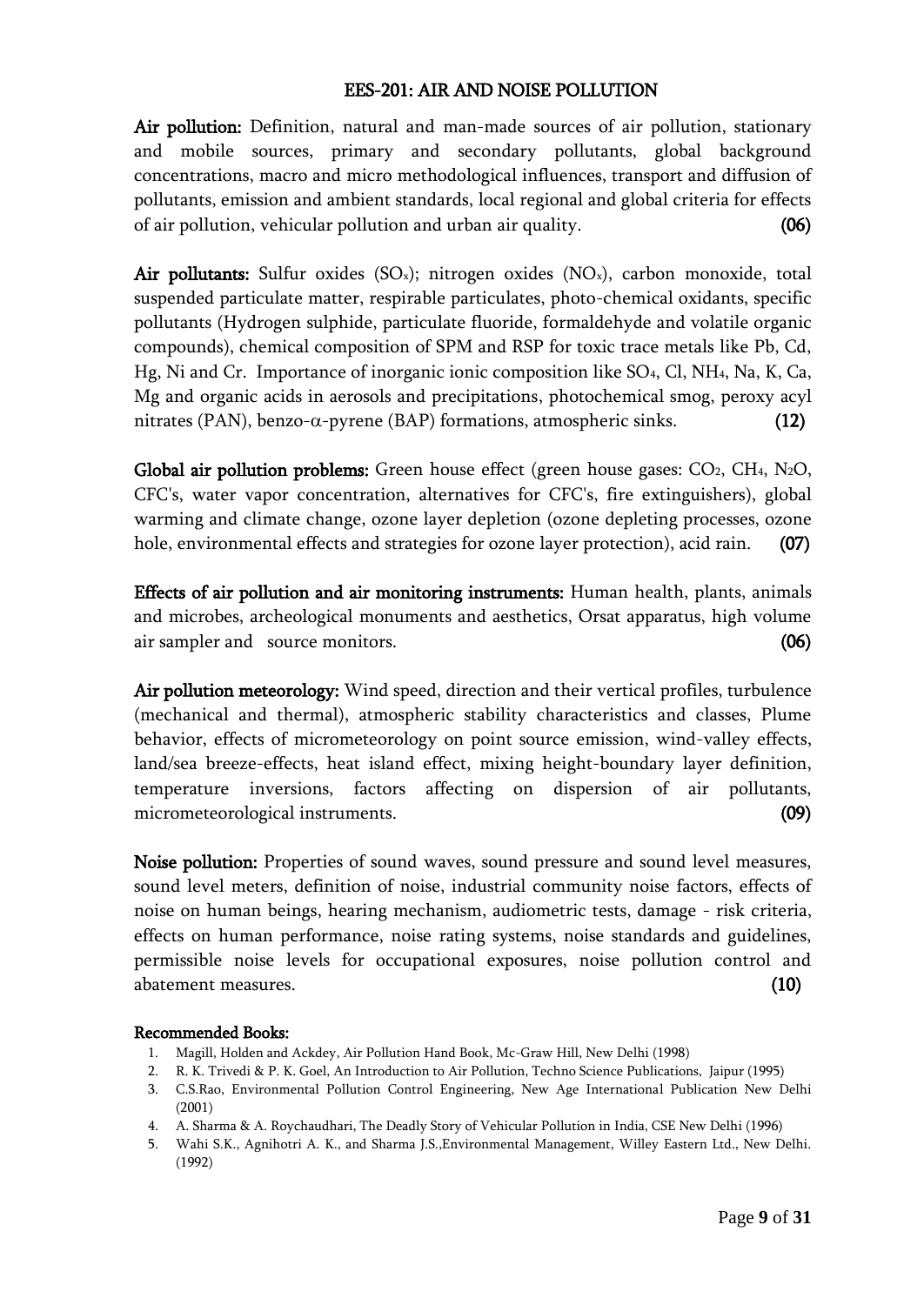- 6. G. N. Pandey, and G.C. Carney, Master Gillbert M., Introduction to Environmental Engineering and Science, Prentice Hall, New Delhi (2000).
- 7. E. Robart Alley and Associates, Air Pollution Control Hand-book, Mc-Graw Hill, New Delhi (1998)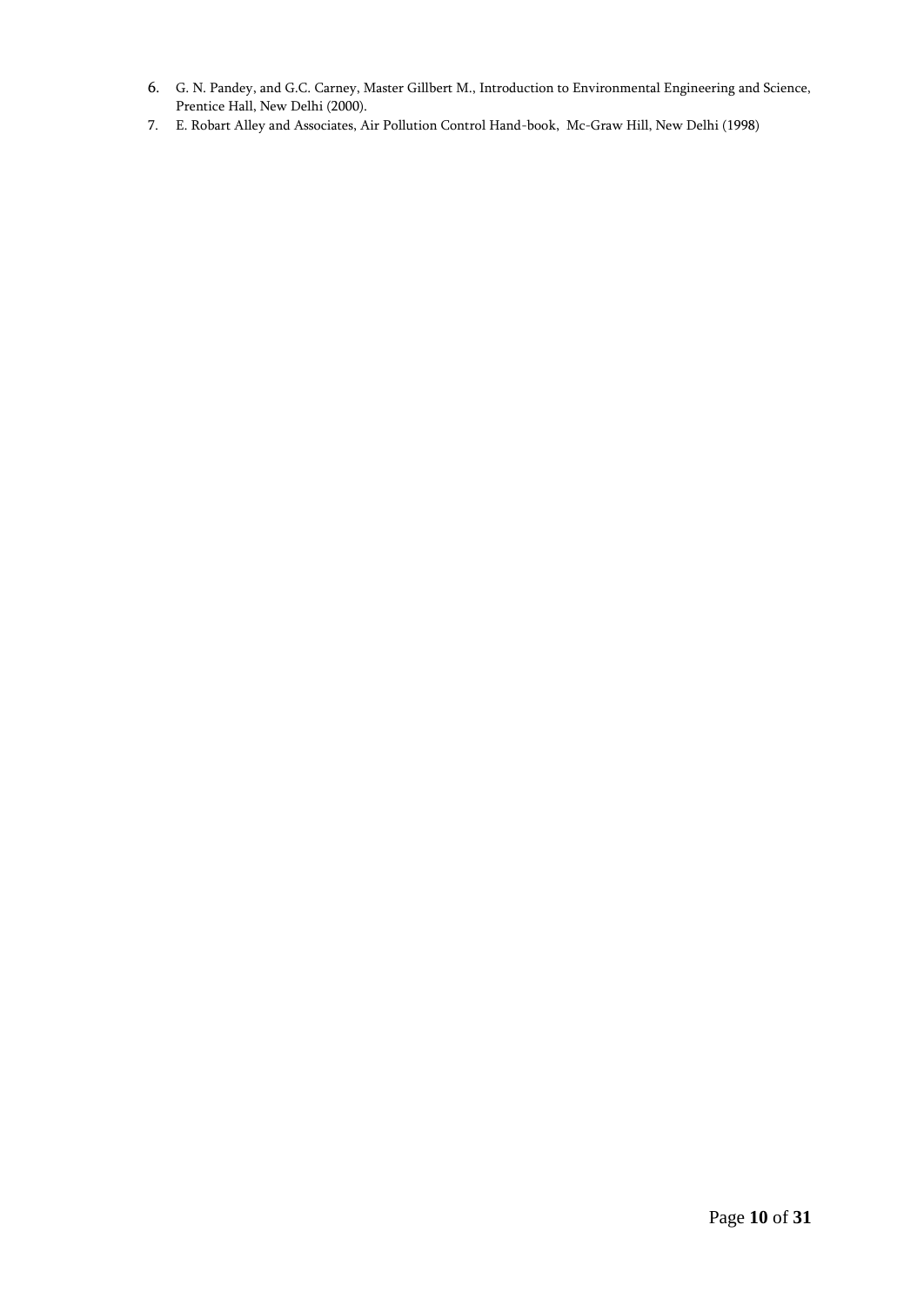#### **EES-202: WATER POLLUTION**

Characteristics of water and wastewater: Physical, chemical, and biological characteristics of water and wastewater, physiochemical and bacteriological sampling and analysis of water quality, quality standards, (BIS, WHO, CPCB and US Environmental Protection Agency), water quality indices: definition, types, applications and significance, water quality for industrial and bathing purpose, prevention and control of water pollution, sewage treatment plant. (08)

Sources of water pollution: Point and non-point sources of water pollution: urban, industrial, agricultural and natural waters, interaction in aquatic system, nature of sources-stationary, intermittent, continuous and mobile, sources of marine pollution, criteria for disposal of pollutants in marine ecosystem, coastal management. (08)

Pollution potential of industrial effluents (Process, sources and characteristics): Effluent characteristics- (temperature, exit velocity, concentration and volume). Nuclear/thermal power stations, agriculture, sugar, food processing, chemical, tanneries, pulp and paper, oil and petroleum, textile and electroplating industries. (10)

Water resources and environment: Phytoplankton, zooplankton and macrophytes in aquatic ecosystem, global water balance, ice sheets and fluctuations of sea levels, origin and composition of sea water, types of water: surface, ground water, brackish and marine water, human use of surface and ground water, exploration of ground water, ground water table, aquifers, design, construction and maintenance of wells and infiltration galleries. (07)

Consequences of water pollution: Biological uptake of pollutants and their effects on land, vegetation, animals and human health, bio-deterioration, bioaccumulation, biomagnification and eutrophication, infectious microbial agents in water system and their consequences on human health. (10)

Specific pollutants in aquatic system: Specific pollutants and their speciation, behavior, toxicity and detoxification of pollutants. (Heavy metals, pesticides, fertilizers and radioactive materials). (05)

- 1. Gerard Kiely, Environmental Engineering Vol. I, II,& III Liptak, Tata McGraw Hill, New Delhi.(1998)
- 2. A.K. De, Environmental Chemistry. 2nd edn., 1990, Wiley Eastern Ltd., New Delhi.
- 3. Nancy J. Sell, Industrial Pollution Control, John Willey and Sons, Inc., New York (1992)
- 4. S.S. Dara, A Text Book of Environmental Chemistry and Pollution Control, S. Chand, and Co. Ltd., New Delhi. (1995)
- 5. P. K. Goal and K. P. Sharma, Environmental Guidelines and Standards in India, Techno science Pub. Jaipur, India (1996)
- 6. G. R. Pathade, and G. K. Goal, Environmental Pollution and Management of Waste Water by Microbial Techniques, A. B.D. Pub. Jaipur India (2001)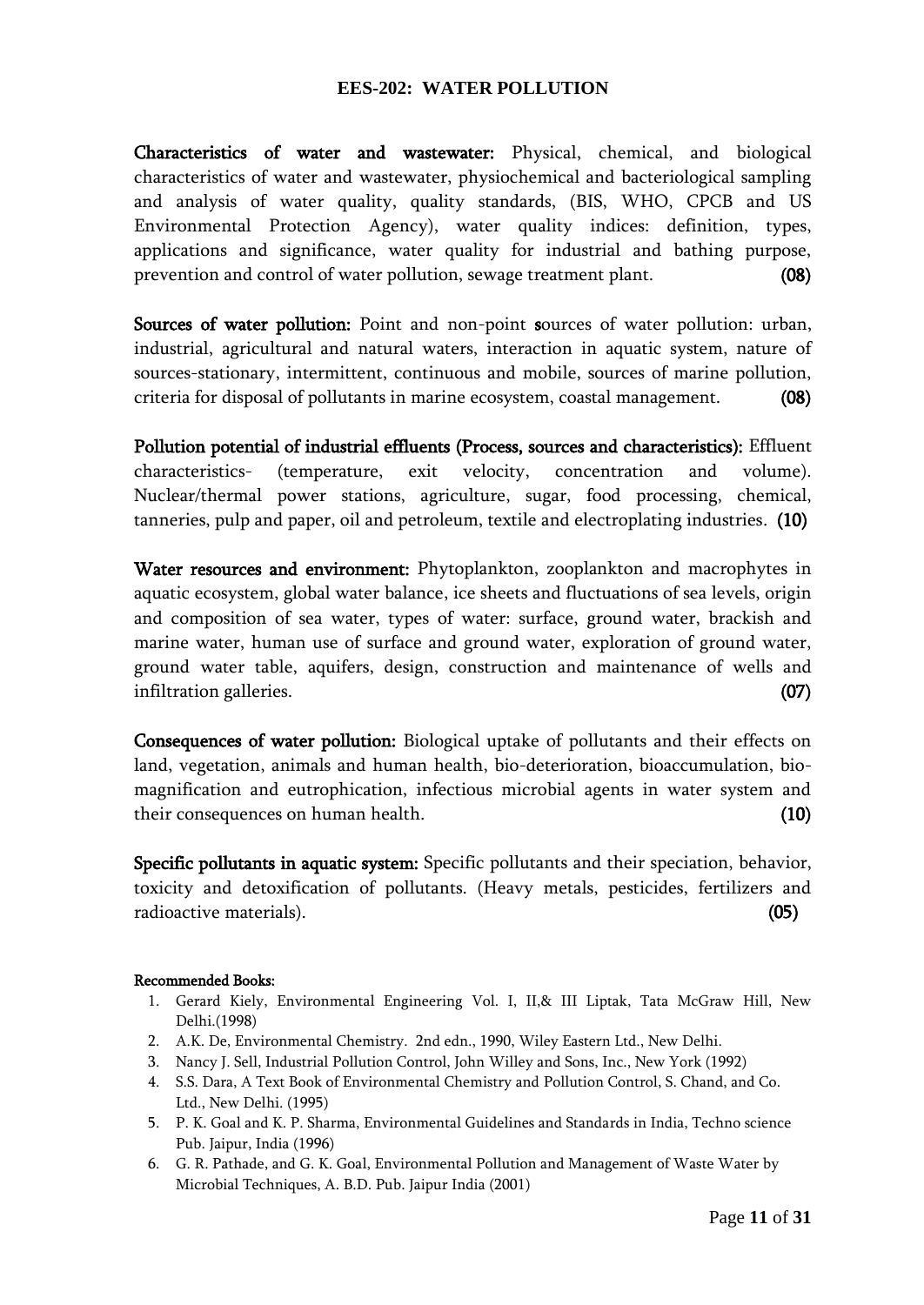7. S. N. Jogdand, Environmental Biotechnology (Industrial Pollution Management) Himalaya Pub. House Delhi. (1995)

#### **EES-203: TERRESTRIAL POLLUTION**

Composition of solid wastes: Nature & composition of solid wastes- Ashes, slags, agro residues, industrial wastes, sewage treatment sludges, grits, debris, dirt, masonry, garbage, rubbish, trash, dead animals, abandoned vehicles, bulky wastes, special wastes or hazardous wastes. (08)

Sources of solid waste: Classification of solid wastes- Urban and rural, agricultural and industrial, construction and demolition, Hazardous or special wastes- Chemical wastes, Biomedical wastes, Nuclear wastes, Explosive wastes. (08)

Collection, transportation and characterization of solid wastes: Collection of wastes-Waste storage devices, Collection system parameters, Collection equipments, Collection methods, Transportation equipments; Transfer stations; Processing of solid wastes; General, physical, chemical and biological properties of solid wastes, Bulkiness, Combustibility, Solubility & Perishability of solid wastes; Solid wastes and disease vectors.  $(08)$ 

Effects of solid wastes: Social and aesthetic impacts of terrestrial pollution; Occupational and community health hazards; Interaction of terrestrial pollution with air and water pollution; Agricultural land and its effects on environment; Effects of mining and transportation activities; Cost of terrestrial pollution. (08)

Pollution from production methods: Pollution from oil, coal, wood and agro-residues burning; Pollution from food industries, chemical manufacturing industries, agroindustries, petroleum refineries & metal plants; Environmental effects of nuclear, thermal and hydel power production methods. (08)

Management of solid wastes: Physical methods- Open dumping, sanitary landfill, ocean dumping & incineration; Chemical methods- Pyrolysis & Gasification; Biological methods- Composting and vermicomposting; Energy recovery from solid wastes; 3-R strategy of solid waste management; Integrated Waste Management (IWM); Management of hazardous wastes- Neutralization, oxidation, encapsulation, incineration, secure landfill & deep well injection. (08)

- 1. A. D. Bhide and B.B. Sundersen, Solid Waste Management in Developed Countries, INSDOC, New Delhi (1983)
- 2. Sinha R. K., Sinha A. K., Saxena V. S., A Book on Waste Management, INA, Shri publishers, Jaipur (2000)
- 3. Robert A. Corbitt, Standard Handbook of Environmental Engineering, Mc-Graw Hill, (1989)
- 4. E. D. Enger, B.F. Smith, Environmental Science a study of interrelationships. 5th Edn. W.C.B. Publ., London. (1995)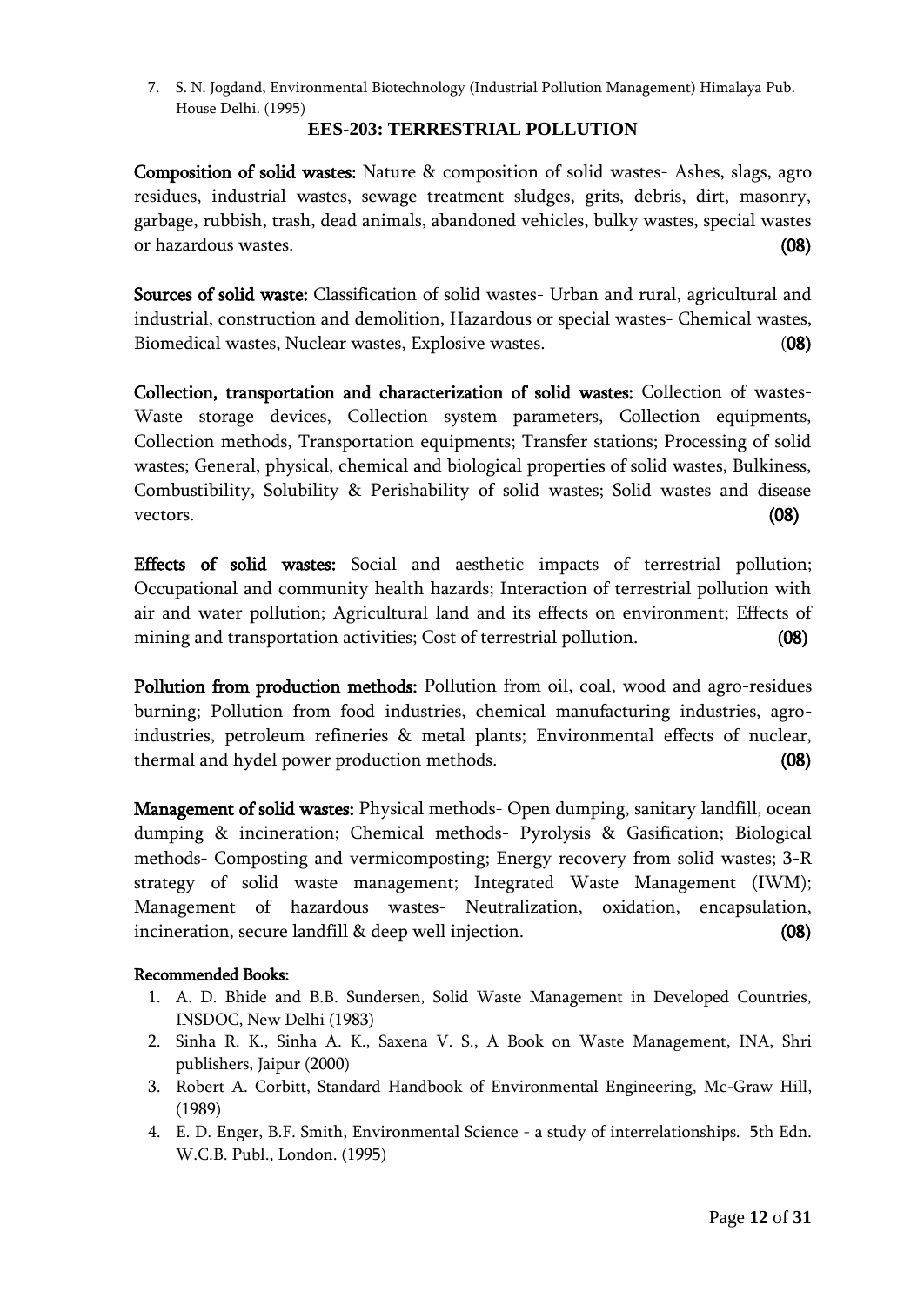5. D. Botkin and E. Keller, Environmental Science - Earth as a Living Planet. John Wiley and Sons, Inc., New York, (1997)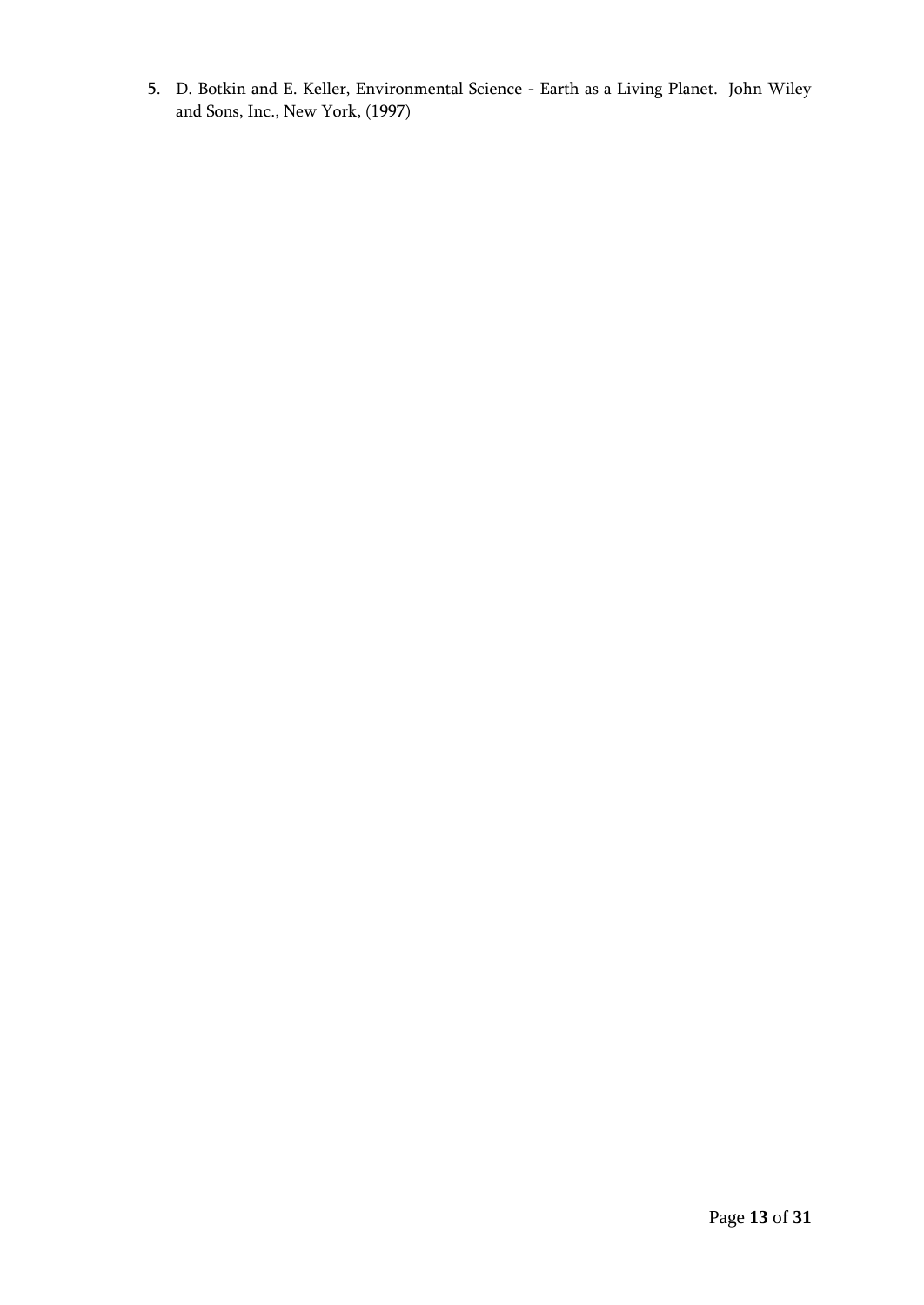### EES-204: PRACTICAL COURSE ON AIR AND NOISE POLLUTION

- 1. Study of micrometeorological equipments.
- 2. To study principle, components and working operation of respirable dust sampler.
- 3. To study principle, components and working operation of stack monitoring kit.
- 4. Determination of NOx from ambient air.
- 5. Determination of SOx from ambient air.
- 6. Determination of RPM & TSPM from ambient air.
- 7. Construction of windrose and study of wind profiles.
- 8. Measurement of noise levels.
- 9. Evaluation of impact of refuse on physical parameters of soil quality.
- 10. Evaluation of impact of refuse on chemical parameters of soil quality.
- 11. Determination of CO2 & O2 by Orsat apparatus.
- 12. Analysis of physical parameters of solid waste.
- 13. Analysis of chemical characteristics of solid waste.
- 14. Determination of pollution load through leachate of solid waste dump.
- 15. Estimation of dust falls by slide and beaker method.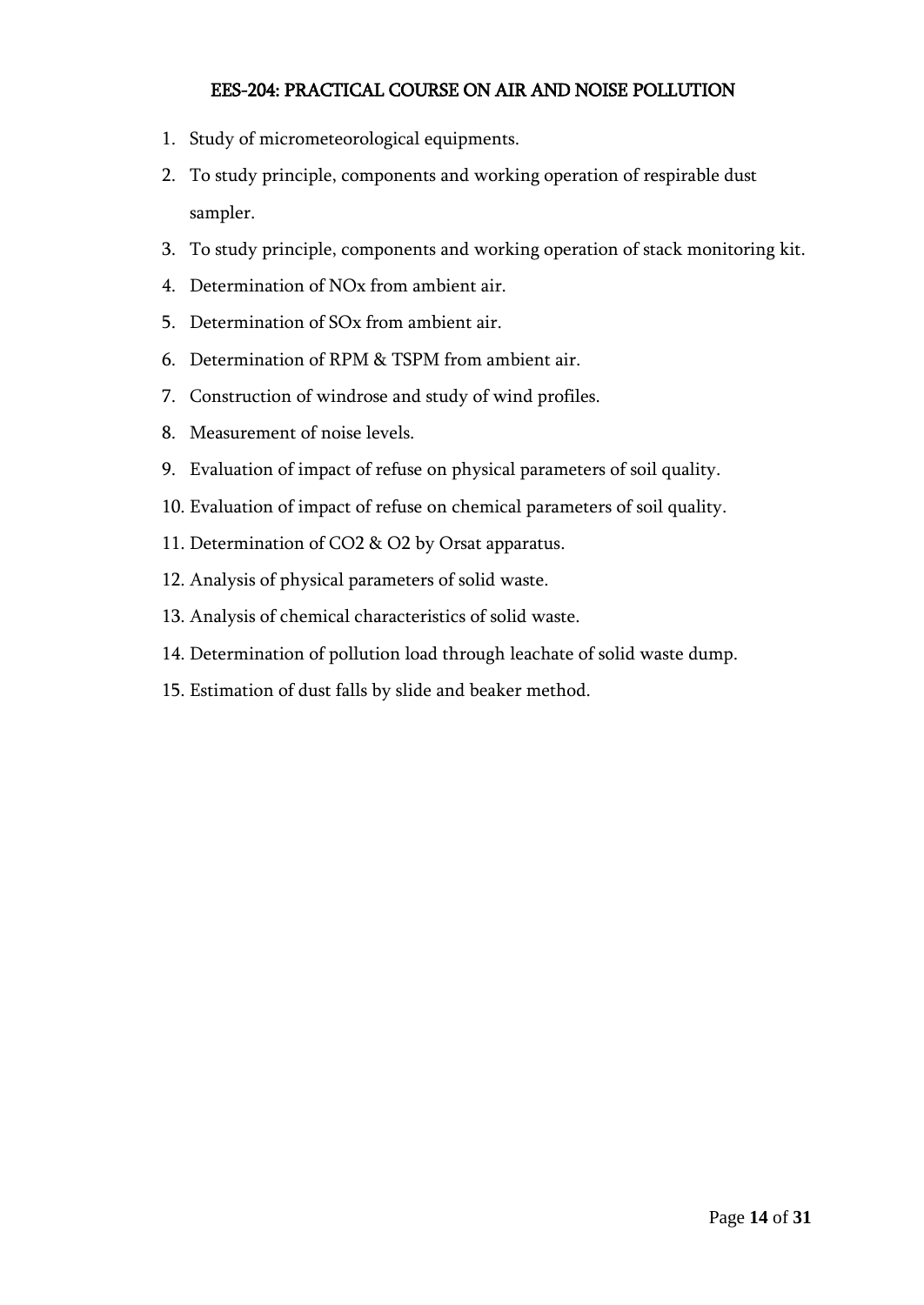#### EES- 205: PRACTICAL COURSE ON WATER POLLUTION

- 1. Estimation of chlorides in water sample by Mohr's method.
- 2. Estimation of residual chlorine in water sample by iodometric method.
- 3. Estimation of sulphate in water sample by turbidimetric method.
- 4. Estimation of sulphite in water sample by titrimetric Method.
- 5. Estimation of ferric and ferrous iron present in water.
- 6. Estimation of chromium in water.
- 7. Estimation of nitrate in water.
- 8. Determination of Chemical Oxygen Demand (COD) in waste water.
- 9. Determination of Biological Oxygen Demand. (BOD) of a waste water.
- 10. Determination of Most Probable Number (MPN) in water.
- 11. Determination of total acidity and CO2 in water.
- 12. Determination of total bacterial and fungal count from garbage piles in housing
- 13. colonies.
- 14. Determination of oil/grease in water.
- 15. Determination of Inorganic Phosphorus in water.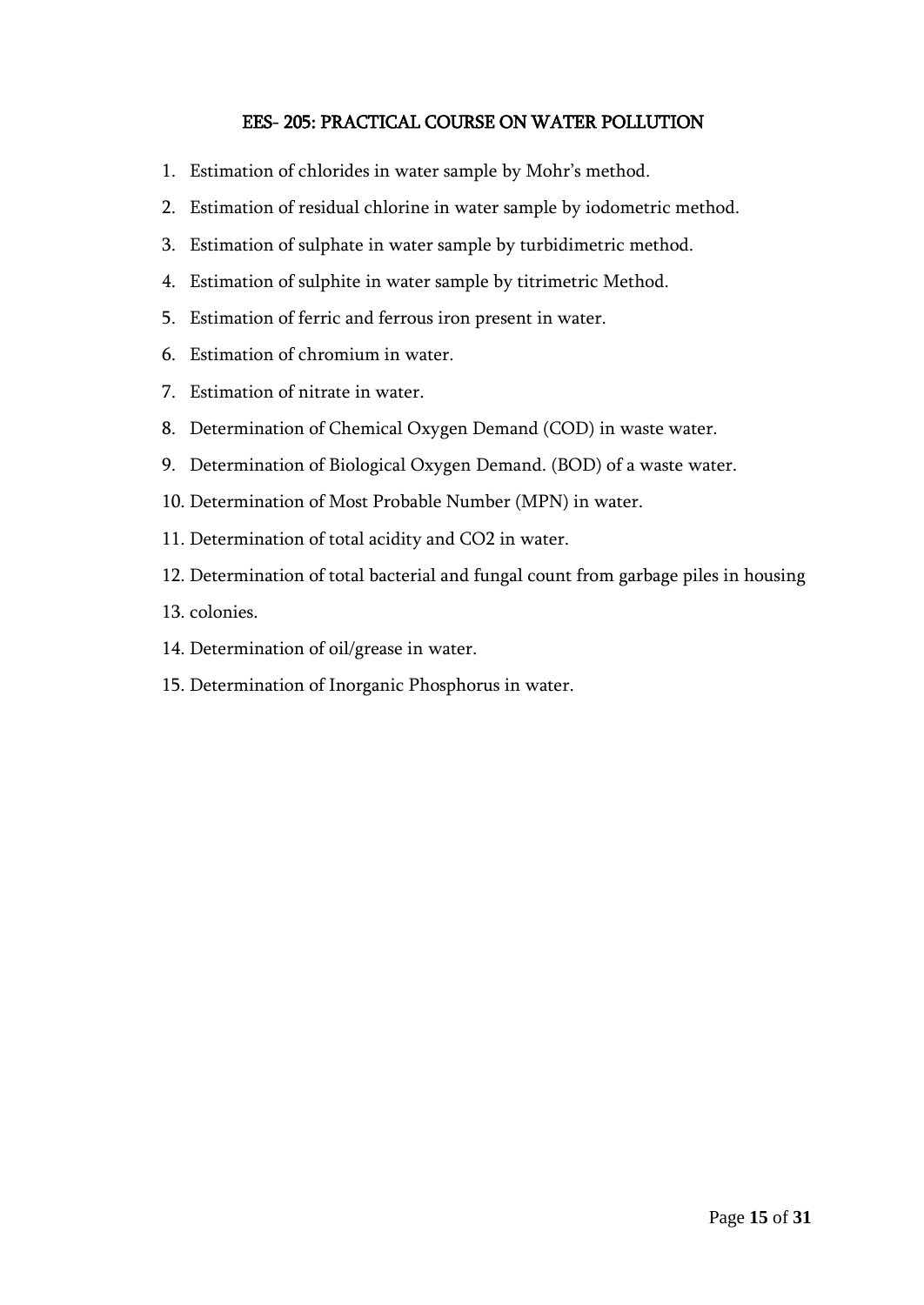#### EES-301: REMOTE SENSING AND COMPUTER APPLICATIONS

Introduction to remote sensing: Definition, Historical perspective, Electromagnetic radiations(EMR), EMR spectrum, EMR quantities, Radiation laws, Black body and real body radiation, Hemispheric reflectance, Transmittance, Absorbance, Application of remote sensing in environmental studies. (04)

Interaction of electromagnetic radiation (EMR) and remote sensing: With earth surface: reflection, transmission, spectral signatures. With the atmosphere: scattering, absorption, refraction, Types of remote sensing, necessity, importance and scope of remote sensing, Characteristics of remote sensing,

Platforms and orbits: ground based, air borne, space borne

Orbits: geostationary satellites and polar-orbiting satellites

Sensors: MSS and TM scanners in landsat series, HRV scanners in spot series, LISS, PAN and WiFS scanners in IRS series 10 and 10 and 10 and 10 and 10 and 10 and 10 and 10 and 10 and 10 and 10 and 10 and 10 and 10 and 10 and 10 and 10 and 10 and 10 and 10 and 10 and 10 and 10 and 10 and 10 and 10 and 10 a

Aerial photography: Definition, Photogrammetry, Flight lines of vertical aerial photography, Types of aerial photography, Types of films, Measurements of heights and slopes from aerial photographs, Aerial photo interpretation. Differences between aerial photography and remote sensing. (09)

Application of remote sensing in environmental studies: Land use / land cover; Wastelands; Forest, Forest fires; Water resources, Disasters; Wildlife habitat, Vegetation. (05)

Computer and statistical applications: 1. Fundamental of statistics: Collection of Data, classification and tabulation, Diagrammatic representation. Measures of central tendencies: Introduction, arithmetic mean, median mode characteristic of good average. Measure of dispersion: Introduction, measures of studying variation, Range, standard deviation, variance, mean deviation, coefficient of variation.

2. Some probability distributions: binomial, Poisson and normal distribution

3. Applied statistics: Review of Descriptive statistics, Correlation analysis, Regression analysis: Introduction, simple linear regression, fitting of regression line, ANOVA. (10)

Geographical information system (GIS): GIS: definition, capabilities and advantages, History of GIS, Objectives of GIS, Elements of GIS, Data model: Raster and vector data model, Data structures: relational, hierachical and network data structures, Overview of GIS softwares, Use of GIS in environmental management (10)

- 1. Principles of Remote Sensing: A.N. Patel and S. Singh, Scientific Publishers (India), Jodhpur (1999).
- 2. Remote Sensing of the Environment: J.R.Jensen, Pearson Education Inc, Delhi(2003).
- 3. Remote Sensing for Environment and Forest Management: A. Mehrotra and R.K. Suri, Indus Publishing Co., New Delhi (1994).
- 4. Remote Sensing for Large Wildfires: E. Chuvieco, Springer, New York (1999).
- 5. Introduction to Geographic Information System: Chang, Kang-tang, Tata McGraw Hill, New Delhi (2002).
- 6. Geographic Information System: R.Ram Mohan Rao and A. Sharieff, Rawat Publication, New Delhi, (2002).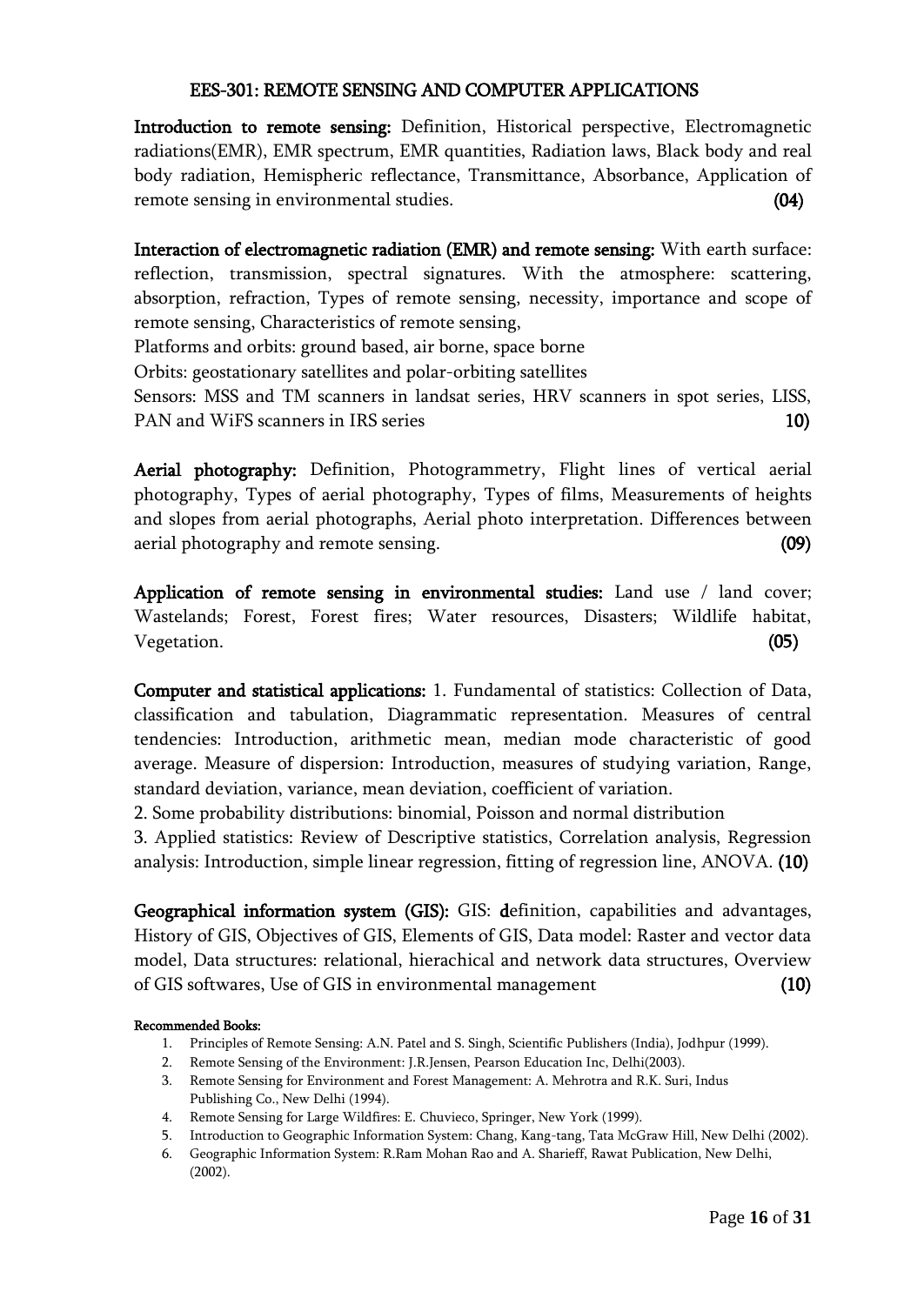- 7. Environmental Science Methods, Haynes, R. (1982) Chapman & Hall, London
- 8. Business Mathematics and statistics, Vittal R. R. (1986) Murgham Publications.

### EES-302: ENVIRONMENTAL MONITORING FOR EIA

Environmental impact assessment (EIA): Definition of EIA and EIS, Environmental inventory, Concepts, scope and objectives of EIA; National Environmental Policy Act (NEPA, 1969); EIA guidelines-1994 (Notification of Government of India), Procedure to review report of Environmental impact assessment. (05)

Impact assessment methodologies: Definition and concept of impact; Types of impacts (Negative & Positive: Primary & Secondary; Reversible and Irreversible; Tangible and Intangible); Impact identification; Methods for impact identification: Matrices, networks and checklists, Advantage & disadvantages of EIA methodologies. (08)

Components of EIA: Environmental Setting; Baseline data; Prediction and evaluation of impacts; Environmental management plan and monitoring, Baseline information, Prediction, evaluation and mitigation of impacts on socio-economic, air water, soil and noise environment. (14)

Public participation in EIA: Decision making, Public participation in environmental decision making, Objectives and techniques for public participation, Advantages and disadvantages of public participation. (04)

Preparation and writing of EIA: For water resources, Dams and irrigation projects; Mining and Infrastructural projects etc. (06)

Environmental auditing: Notification and guidelines for Environmental audit; Scope, applicability and objective of environmental audit; procedure of environmental auditing; Water, raw material and energy balance; Hazardous waste audit, Safety audit; Applicability of statutory environmental audit statement. (11)

- 1. Environment Impact Assessment: Larry W. Canter, Mc-Graw Hill Inc., New York (1996).
- 2. Introduction of Environmental Impact Assessment: John Glassion, Rikay Therival and A. Chadwick, UGC Press Ltd., London (1994).
- 3. Methods of Environmental Impact Assessment: Peter Morris, Ricky Therivel, UGC Press Limited, London (1994).
- 4. Environmental Impact Assessment & Management: Daya Publishing House, New Delhi (1998).
- 5. Using Environmental Management system to improve profits: B. Pearson, BFP Little and M. J. Brierley, Graham & Thotrman, Kluwer Academic Publisher Group, London(1992).
- 6. A monograph on Environmental Audit: The Institute of cost and works Accounts of India, New Delhi (1994)
- 7. Handbook of Environmental Impact Assessment (Vol. I): Judith Petts, Blackwell Science, USA (1999).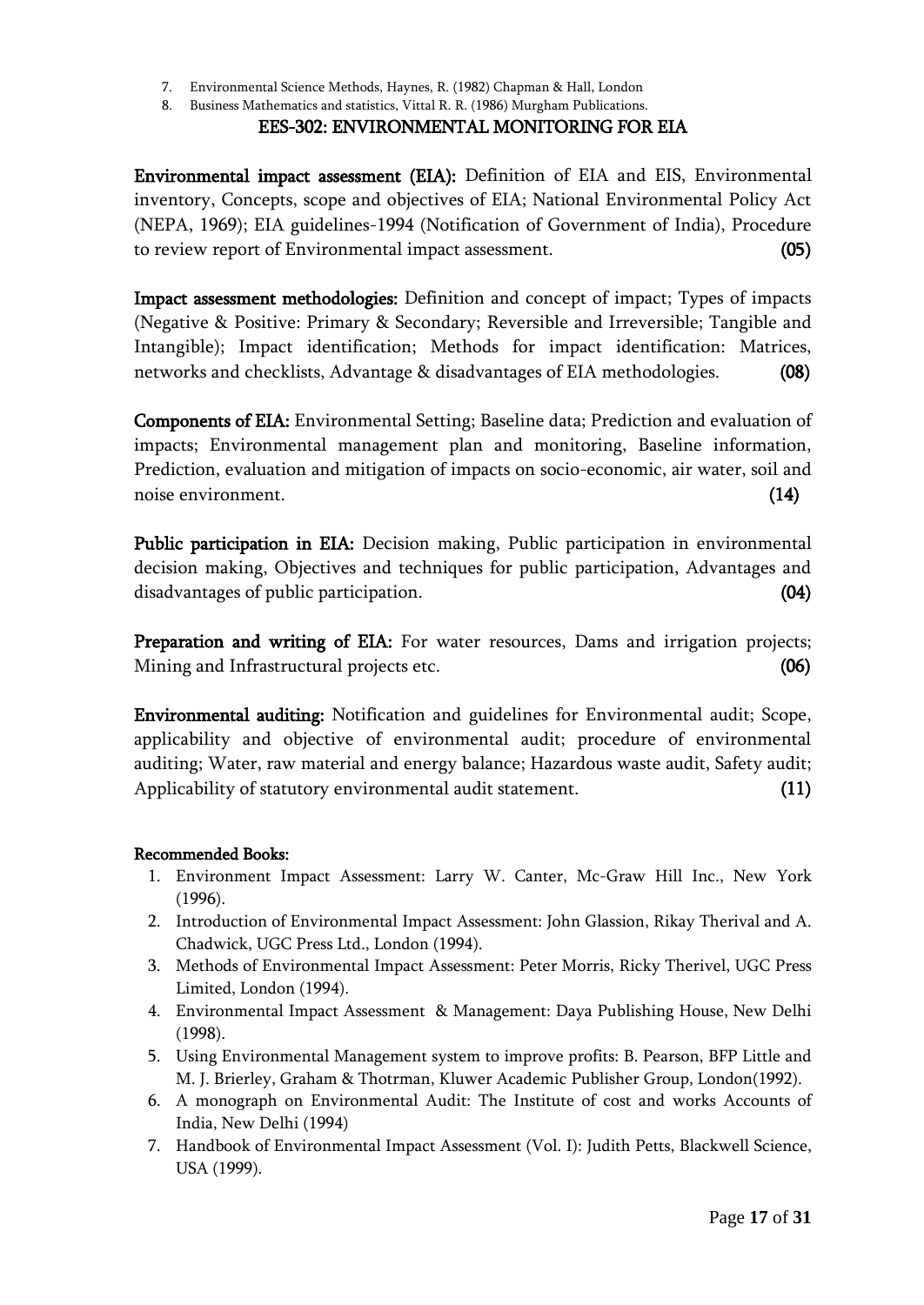8. Handbook of Environmental Impact Assessment (Vol. II): Judith Petts, Blackwell Science, USA (1999).

#### EES-303: POLLUTION CONTROL AND WASTE MANAGEMENT

Primary wastewater treatment: Necessity of wastewater treatment; Municipal & Industrial Wastewaters; Flow diagram of wastewater treatment plant; General design aspects of wastewater treatment plant; Preliminary treatments- Screen chamber, Grit basin, Skimming tank & Detritus tank; Primary treatments- Sedimentation, Primary clarifier & Final clarifier. (06)

Secondary wastewater treatment: Introduction to secondary treatment; Trickling filter & Biological tower; Activated sludge process & its modifications; Low cost treatments-Sand filter, Contact bed, Rotating biological contactor, Septic tank, Oxidation pond and Lagoons. (06)

Tertiary wastewater treatment: Introduction to tertiary treatment; Tertiary treatments-Chemical precipitation, Nitrification & denitrification, membrane filtration, reverse osmosis, ion exchange & electro-dialysis; Effluent disinfection- Chlorination, UV irradiation & Ozonation; Concept of Common Effluent Treatment Plant (CETP); Wastewater treatment for industries such as Petroleum refining, Fertilizer, Pesticide, Pulp and paper & Textile. (14)

Sludge treatment: Origin & properties of sludges-primary-secondary, organic-inorganic & compressible-noncompressible; Thickening, Conditioning, Dewatering, Filtration, Digestion & Drying of sludges; Sludge disposal. (06)

Solid waste management: SWM techniques- Land filling, Incineration, Pyrolysis, Composting & Biogas generation; Recycling & 3-R strategy; Integrated waste management; Hazardous waste management. (08)

Air and noise pollution control: Control of particulate matters- Gravity settling chamber, Cyclone separator, Bag filter & Electrostatic precipitator; Control of gaseous pollutants- Scrubbing, Adsorption & Combustion; Noise pollution control- At source, During transmission & At receptor. (08)

- 1. Waste Water Engineering: Metcalf & Eddy, Tata Mc-Graw Hill Publishers, III Edition (1995)
- 2. Water Supply and Sanitary Engineering: S. C. Rangwala, Charotar publishing house, Anand (1992)
- 3. Water and Wastewater Technology: Mark J Hammer & Mark J Hammer Jr., Prentice Hall of India, IV Edition (2002)
- 4. Environmental Pollution Control Engineering: C.S.Rao,New Age International (P) Ltd. (1991)
- 5. Sewage Disposal and Air pollution engineering: S. K. Garg, Khanna publishers,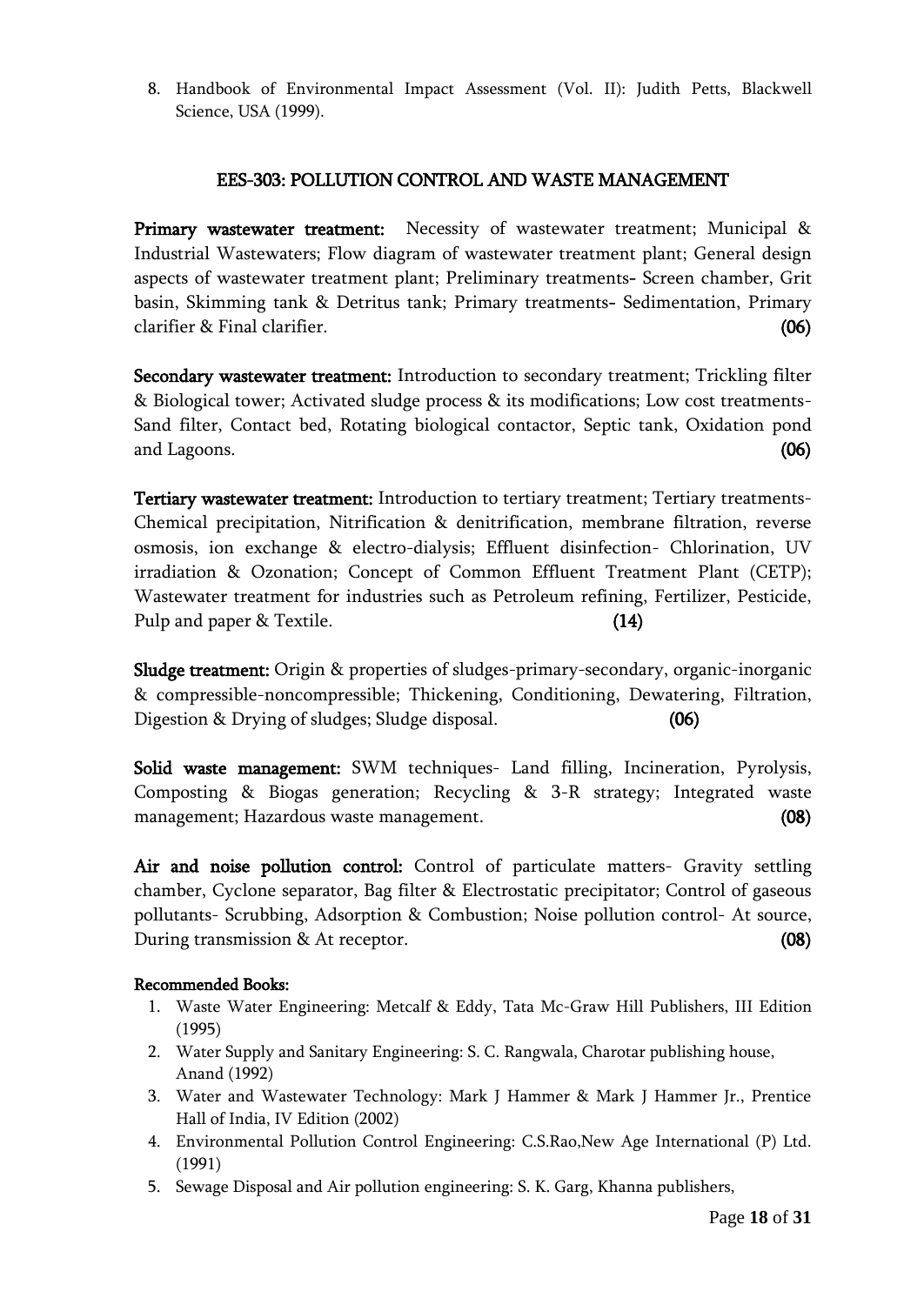New Delhi (1998)

- 6. Air Pollution and Control: Mowli and Subbayya, Divyajyoti Prakashan, Jodhpur (1989)
- 7. Air Pollution: V.P. Kudesia, Pragati Prakashan, New Delhi (1997)
- 8. Noise Pollution and Management: G. Gaur, Sarup and Sons, New Delhi (1997) EES-304: PRACTICAL COURSE ON ENVIRONMENTAL MONITORING
	- 1. To analyze auto exhaust for PUC
	- 2. Interpretation of aerial photographs.
	- 3. Use of GIS software for environment studies
	- 4. Determination of height of the object in aerial photographs
	- 5. Interpretation of satellite images
	- 6. Study of energy plants.
	- 7. Impact of air pollution on photo density flux of plant leaves.
	- 8. To study the impact of flood on ecology.
	- 9. To estimate the effect of exhaust gases on chlorophyll content in different plants.
	- 10. Determination energy content of biomass.
	- 11. Assessment of urban / Industrial forestry.
	- 12. Computations of measures of central tendency Viz: mean, mode, median etc. and graphical representation of data through histogram, dot plot, box plot
	- 13. Computation/calculation of measures of dispersion for datasets based on environmental experiments viz: soil testing, air temperature, bacteria analysis, water wasted data, green house/ watershed managements etc.
	- 14. Computation/calculation of correlation for datasets based on environmental experiments, viz: scatter plot for bivariate data, fitting of regression lines, ANOVA, calculation of R2.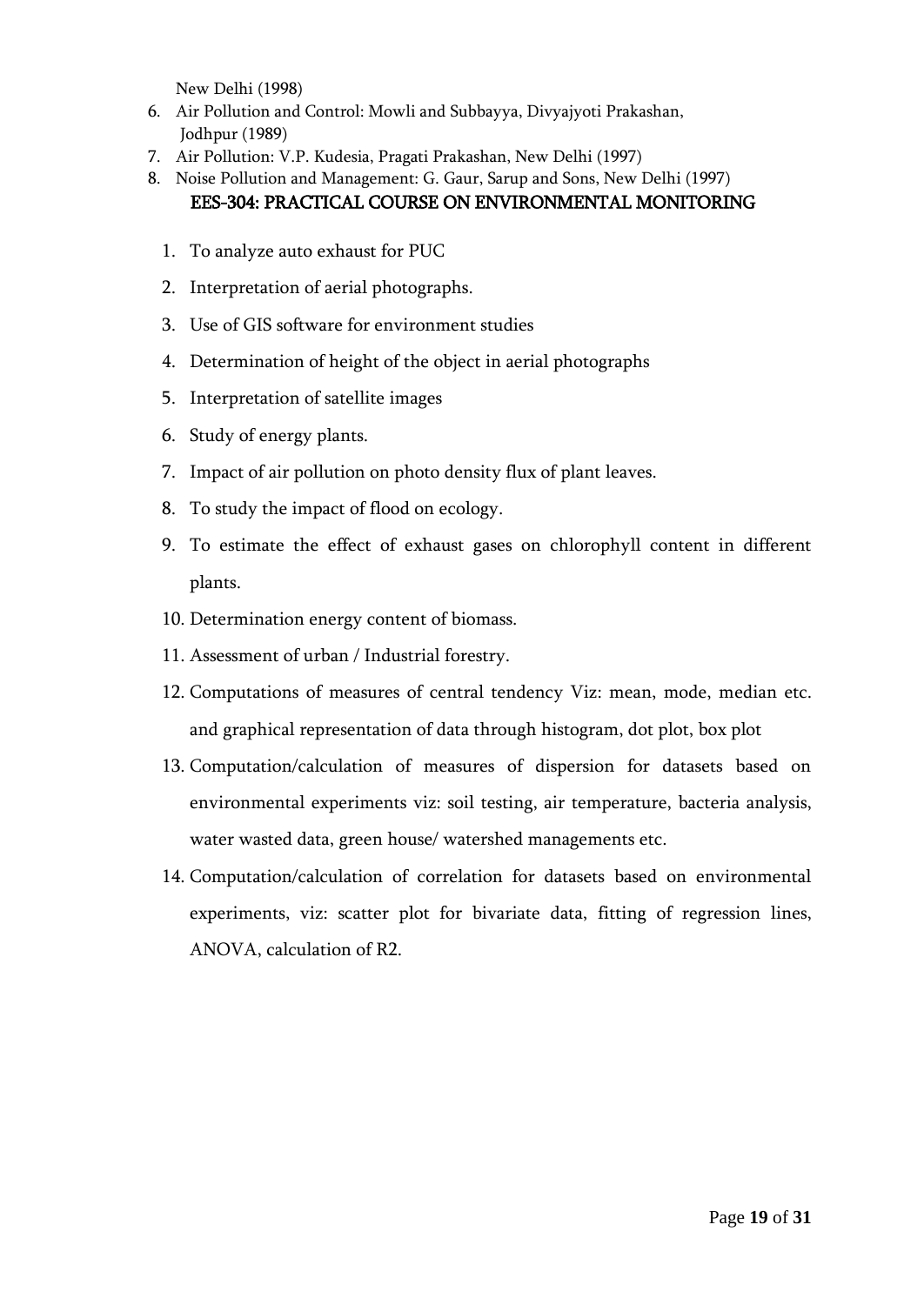### EES-305: PRACTICAL COURSE ON POLLUTION CONTROL AND WASTE MANAGEMENT

- 1. To determine the ambient air quality in industrial belt.
- 2. Study on noise and dust pollution in flourmills.
- 3. To evaluate the impact of traffic density on mix environment.
- 4. To study the effluent characteristics of pulp and paper industry.
- 5. To study pollution potential of dairy effluent.
- 6. Analysis of textile mill effluent.
- 7. Estimation of MLSS, MLVSS from the sewage.
- 8. Determination of chlorine demand for drinking water.
- 9. To study environmental status of thermal power plant.
- 10. To draw the flow chart for industrial effluent treatment.
- 11. Design of settling tank.
- 12. Design of aeration tank.
- 13. To compare the impact of chemical pesticides vis-à-vis bio-pesticides on micro flora.
- 14. To examine the effect of chemical v/s bio-fertilisers on root ramification and plant growth.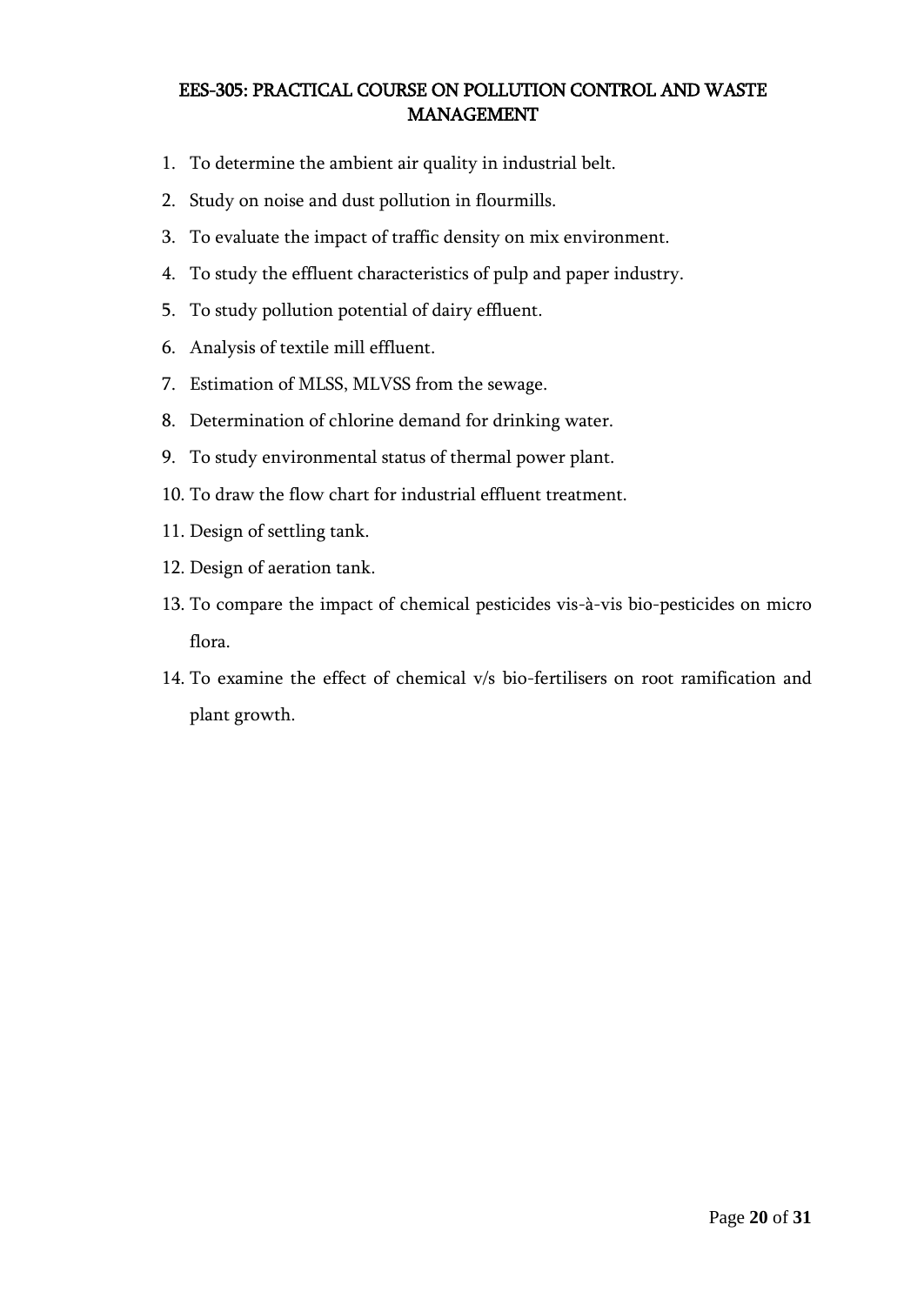#### EES 401: Industrial Safety, Hygiene and Toxicology

Industrial safety: History and development of safety movement; Safety legislation, Acts and Rules; Safety standards and codes, Safety policy; Safety organization and responsibilities and authorities of different levels; Accidents- Sequence theory, Causes & Prevention, Plant safety inspections, Job safety Analysis and Investigation of accidents, Safety committee- Role & Formation; Safety awareness programme- Motivation, Education and Training; Total loss control concept; Productivity, Quality, Reliability and Safety (PQRS) theory. (10)

Risk assessment and management: Checklist procedure; Preliminary hazard analysis; What if analysis; Failure mode effect analysis; Hazard and Operability (HAZOP) studies; Hazard analysis techniques-Fault tree & Event tree analysis; DOW index; Risk estimation and management; On-site and Off-site emergency preparedness. (04)

Specific hazards: Identification of hazard; Categorization methods for elimination of hazard; Mechanical hazards- Machine guarding, Safety with hand tools/ portable power tools, Pressure vessel hazards and their control; Safety in material handling; Safety with storage of materials; Electrical hazards- classification, Safe work practices; Chemical hazards- Laboratory safety, Bulk handling of chemicals; Fire and explosion hazards- Fire detection, Prevention, Control & extinguishments. (10)

Industrial hygiene: Principles of industrial hygiene; Environmental stresses- Physical, Chemical, Biological and Ergonomic stresses; Physical stresses- Heat, Heat balance, Health effects, WBGT index & Control measures, Gases under high pressure; Chemical stresses-Chemical agents, IS/UN classification, Flammables, Explosives, Irritants, Oxidants, Asphyxiants, Anaesthetics, Toxic & Carcinogenic chemicals; Air sampling and evaluation methods, Occupational exposure limits, Engineering control measures. (10)

Elementary industrial toxicology: Introduction; Definitions; Environmental agents causing public concern; Factors affecting toxicity; LD<sub>50</sub>- Definition and uses, Dose response curve, Extrapolation of animal studies results to human, Probit factor; Carcinogenesis- Initiation, Promotion and Progression, Chemicals carcinogenesis, Threshold limit value (TLV); Morphological, functional and biochemical changes in Acute and Chronic exposures. (08)

Occupational health: WHO definition of health, Concept of occupational health; History of occupational health; Occupational and work-related diseases; Prevention of occupational diseases, Occupational health service; Personal protective equipments- Respiratory and Nonrespiratory. (06)

- 1. Industrial Safety and pollution control handbook: National Safety Council and Associate publishers Pvt. Ltd, Hyderabad (1993).
- 2. Handbook of Environmental Health and Safety: Herman Koren and Michel Bisesi, Jaico Publishing House, Delhi (1999).
- 3. Environmental Toxicology and Chemistry: Donald G. Crosby , Oxford University Press, USA (1998).
- 4. Handbook of Environmental Risk Assessment and Management: Peter Calow, Blackwell Science Ltd. USA (1998).
- 5. Principals of Environmental Toxicology: Ian C. Shaw and John Chadwick, Taylor and Francis, USA (1998).
- 6. The Factories Act-1948, Government Printing Press, Civil lines, Delhi (1994).
- 7. Risk Assessment and Environmental Management: D. Kofi Asvite- Dualy, John Willey & Sons, West Sussex, England (1998).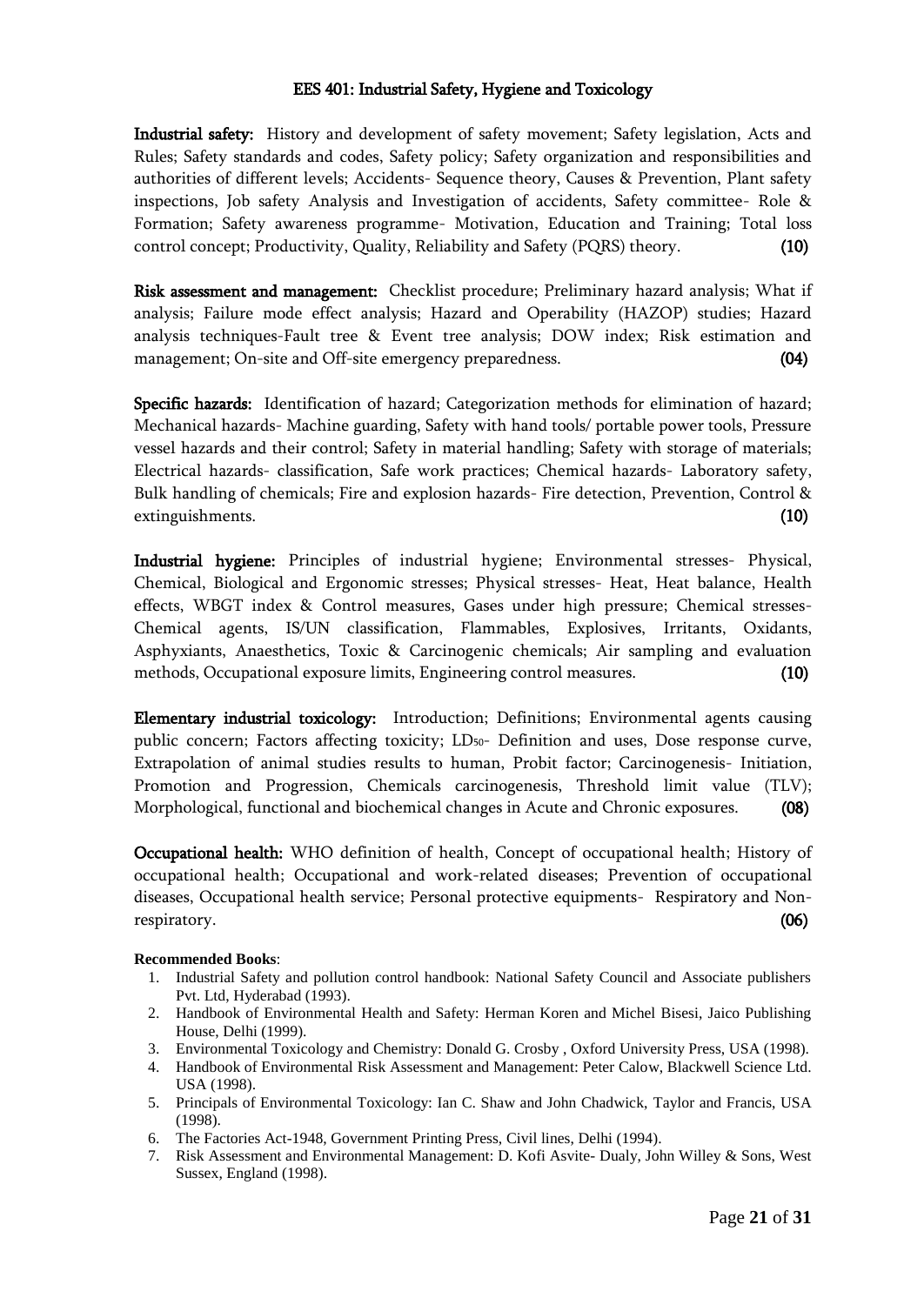8. Introduction to Environmental Engineering & Science: Gilbert M. M., Pearson Education, Singapore (2004).

#### EES-402: ENVIRONMENTAL POLICIES AND LEGISLATION

Environmental policy: Population, industrialization and urbanization policies of GOI, International and Government of India's policies in the protection of environment; Environment action plan (EAP); Making of environmental laws; implementing the laws. National Forest Policy, 1989, National Water Policy, 2002. **(07)** 

Policy statement for abatement of pollution: Introduction, problems, objectives and future directions; Critical polluted areas and their standards; Constitutional provision regarding Environmental Protection (article 48 and 58 A) (07)

Leading case studies: The Environmental concern in India, Silent valley; Sardar Sarovar; Tehri Dam and Chipko Movement. (04)

Global environmental awareness and action plan: Stockholm Conference (UNCHE); Montreal Protocol; UN conference on environment and development, Rio (UNCED) Summit; Population conference, Cairo and climatic change conference, Kyoto; International union for conservation of nature and natural resources (IUCN); UN environmental programmers (UNEP); World-wide fund for nature (WWF). (10)

Environmental laws in India: The Factories Act,1948 and Amendment thereof, The Water (prevention and control of pollution) Act,1974; The Forest (conservation) Act,1980; The Air (prevention and control of pollution) Act,1981; The Environment (protection) Act,1986, Public Liability Insurance Act,1991, The Wildlife (protection) Act, 1972.  $(12)$ 

Environmental rules in India: Hazardous Waste (management and handling) Rules,1989; Rules framed under industrial waste; Biomedical waste management rules; Noise and Environmental Pollution under Motor Vehicles Rules,1989; Noise Pollution (regulation and control) Rules, 2000; Coastal Zone Regulation,1991. (08)

- 1. Environmental Governance -The Global Challenge: Lamont, C., Affiliated East-West Press Pvt. Ltd, New Delhi (1998).
- 2. A Text book in Environmental Sciences: Subramanian, Narosa Publishing House, New Delhi (2000).
- 3. Environment and Pollution Law Manual: Mohanty S. K., Universal Law Publishing Co-Pvt. Ltd., New Delhi (2000).
- 4. Labour and Industrial Law: Sing, A, K. and Agrawal R. K., Pioneer Printers, Agra (2000).
- 5. Environmental Policies: Sinha P. C., Anmol Publications Pvt. Ltd, New Delhi (1998).
- 6. Environmental Geography: Savindra Singh, Prayag Pustak Bhawan, Allahabad (2002).
- 7. Climate Change in Asia and Brazil: James G. Speth and Mohaned EL-Ashry, TERI, New Delhi (1994).
- 8. Environmental Guidelines and Standards in India: Goel P. K and Sharma K. P, Techno Science Publications, Jaipur (1996).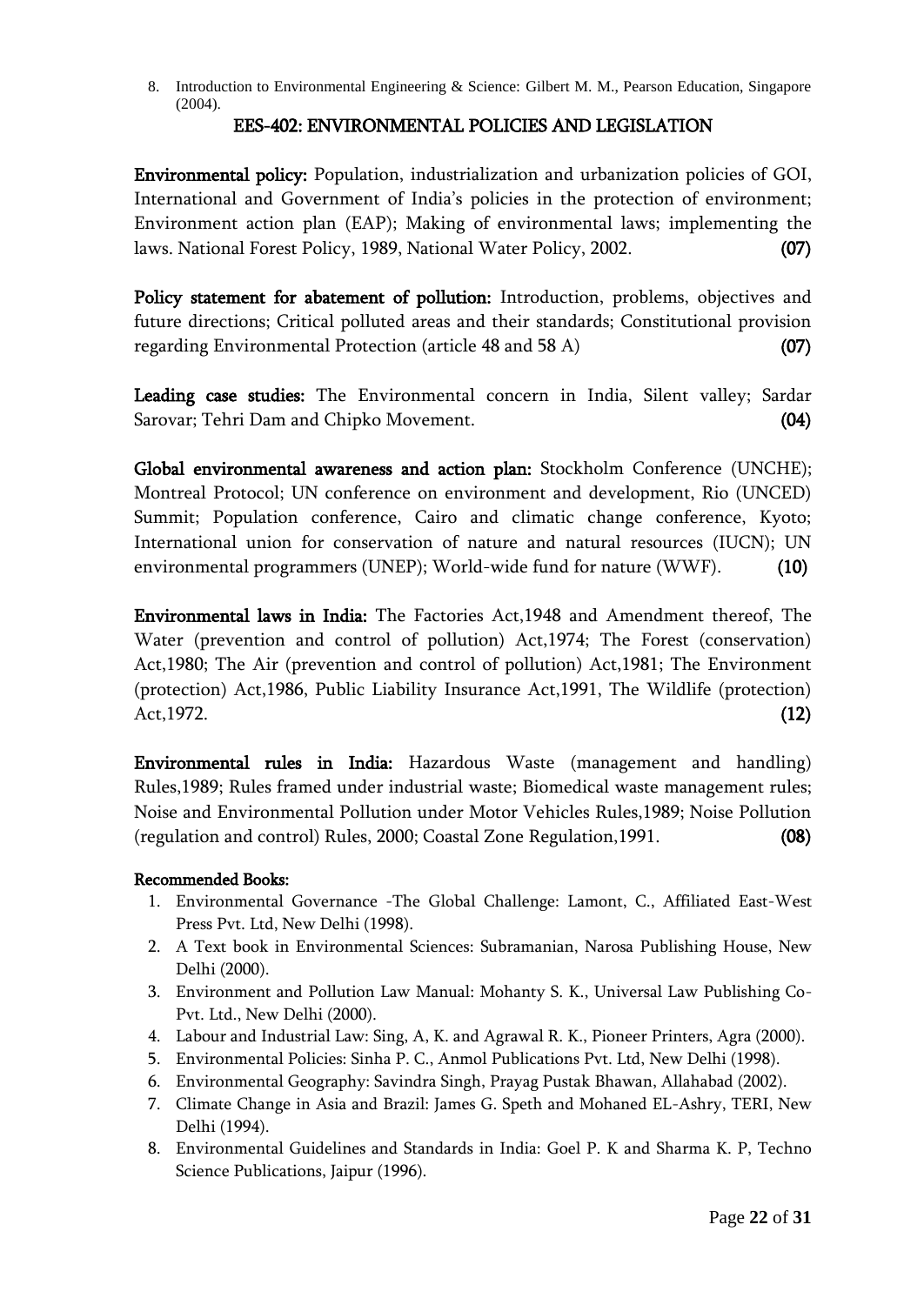- 9. Commentaries on water and air pollution law: Lal, Universal Publication, New Delhi(1992).
- 10. Earth Summit, Vol. I & II: Bhaskar Rao, Universal Publication, New Delhi (1996).

#### EES-403: Nature Conservation and Environmental Management

Biodiversity conservation: Causes for loss of biodiversity, Biodiversity Hot spot, Strategies for biodiversity conservation, National park, Sanctuaries, biosphere reserve, Gene Pool, Listing of endangered and threatened species, Convention on Biodiversity (CBD) (10)

Conservation of resources: Natural resources and its classification ; Mineral resources- use of minerals, mineral exploration and extraction, environmental impacts of mineral extraction, Wild life resources; conservation measures, necessity for conservation, Wild life research in India; Forest resource; importance, Forest conservation, Water resources; worldwide distribution and uses of water, sources of water, Managing of water resources, Environmental impact of resource exploitation, Wasteland reclamation, Wetland; Definition, types, characteristic, Benefits, Watershed management- approach and prioritization of watershed, principle of influencing operation, Rain water harvesting Definition, techniques, methods for groundwater recharge. (16)

Environment Biotechnology: Vermiculture technology- Role of earthworm, process of vermin-composting, applications; Bio-fertilizer technology- Definition, classification importance, prospects; Fermentation Technology- Bioreactor, Overview of the fermentation process, Bioreactor design, materials of the bioreactor. (06)

 Non-conventional energy sources and their programs in India: Biogas, Wind Mill (wind farm, Advantages and limitation, wind energy), Solar energy (SPV, ST), Geothermal energy, Nuclear energy (Nuclear reactor, Status of Nuclear power, Cost befit analysis) Hydro power (small hydel project), Tidal power. (06)

ISO 14000: Definition, Standards (14001), TC-207, EMAR and EMAS, TAG. ISO 9000, ISO 14001, Relation between ISO 14001 and ISO 9000, Certification, Accreditation and Registration, Preparation for ISO 14000. (04)

Environmental Education: Concept, Definition, History, Objectives, Teacher training program, Environmental aspects need to be highlighted in EE, EE at various levels, Role of  $NGO's$  in EE.  $(06)$ 

- 1. Biodiversity: K. C. Agrawal, Agro Botanical Publishers, New Delhi, India (1996),
- 2. Environmental Biology: S. N. Prasad, Campus Books International, New Delhi (2000),
- 3. Fundamentals of Biotechnology: S. S. Purohit and S. K. Mathur, Agro Botanical Publishers, New Delhi, India. (1990).
- 4. Environmental Biology: K. C. Agrawal, Agro Botanical Publisher, New Delhi, India. (1993).
- 5. Compendium of Environmental Statistics: Central Statistical Organization, Dept. of State. Ministry of Planning and Programme Implementation, Govt. of India. (1997).
- 6. Environment Pollution and Development: Prof. Chandra Pal, Mittal Publications, New Delhi (1999).
- 7. Environmental Guidelines and Standards in India: P. K. Goel and K. P. Sharma, Techno science Publications, Jaipur, (1996).
- 8. Global Environmental Chemistry: D. C. Parashar, C. Sharma and A. P. Mitra, Narosa Publishing House (1998).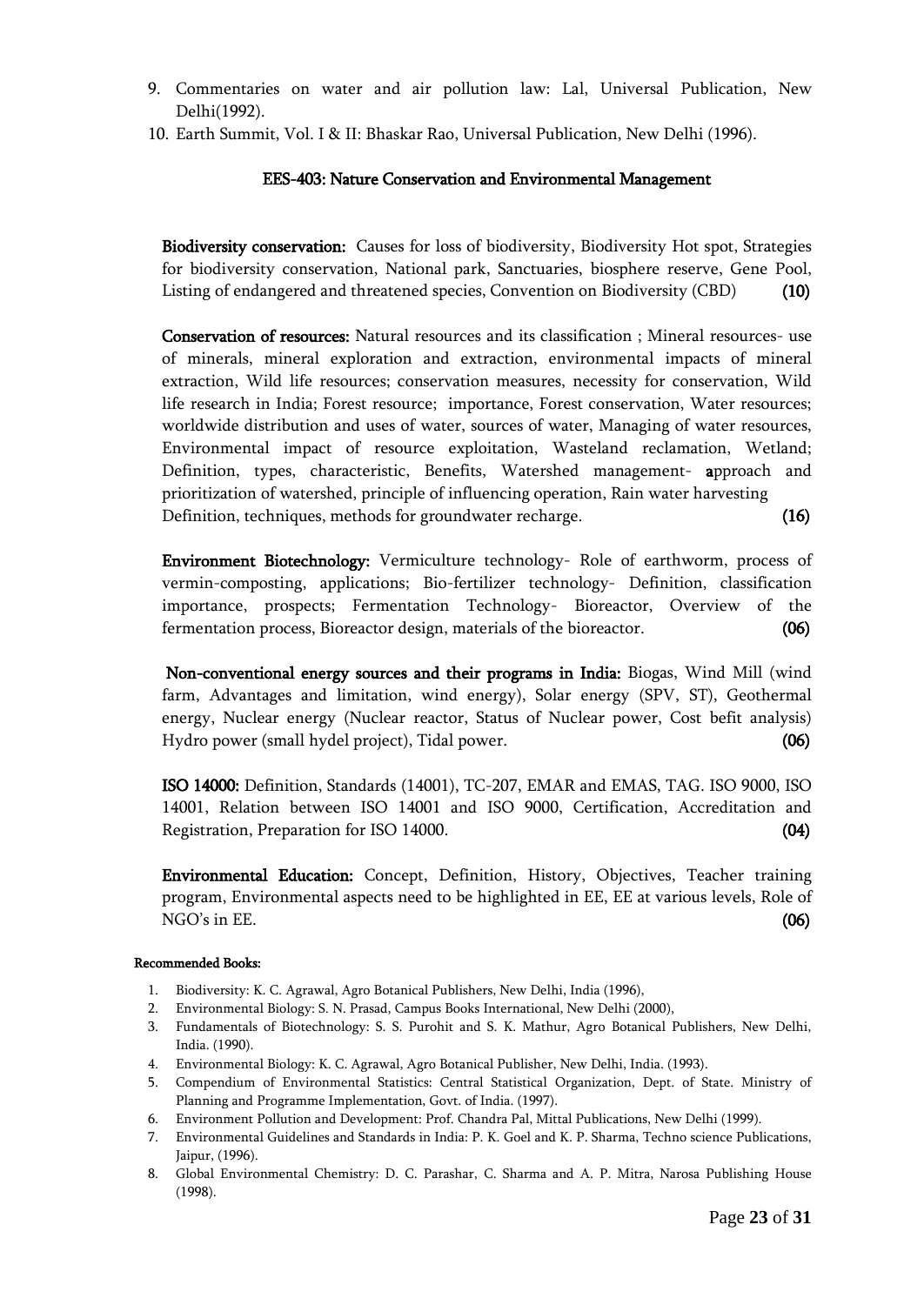- 9. Environmental Challenges and the Universities: AIN (1994).
- 10. Environment and Development: I. S. Grover and A. K. Thukval, Scientific Publishers, Jodhpur (1998).
- 11. Principles of Environmental Biology P.K.G. Nair, Himalaya Pub. House, Delhi.
- 12. Elements of Biotechnology P. K. Gupta, Rastorgi Publication, Meerut.

#### EES -404: PRACTICAL COURSE ON INDUSTRIAL VISITS

Industrial visits: Sugar, Distillery, Dairy, Foundry, Textile, Pulp and Paper, Pharmaceutical, Chemical, Food Processing Agrochemical, Fertilizer, etc. Writing of report on the local industrial visits and long tour report.

Case study on EIA: Any one case study from the followings: Mining, Hydel, Irrigation and Thermal Power Plant

#### EES -405: PRACTICAL COURSE ON RESEARCH DISSERTATION

Dissertation topic on environmental protection and nature conservation. The students are expected to study the local environmental problems related to the following aspects during their dissertation.

- a. Urban environmental problems.
- b. Quality of water resources.
- c. Watershed management.
- d. Biodiversity.
- e. Reclamation of problematic soil.
- f. Bioremediation.
- g. Health effects of pollution.
- h. Environmental and socio-economic impacts of various human activities.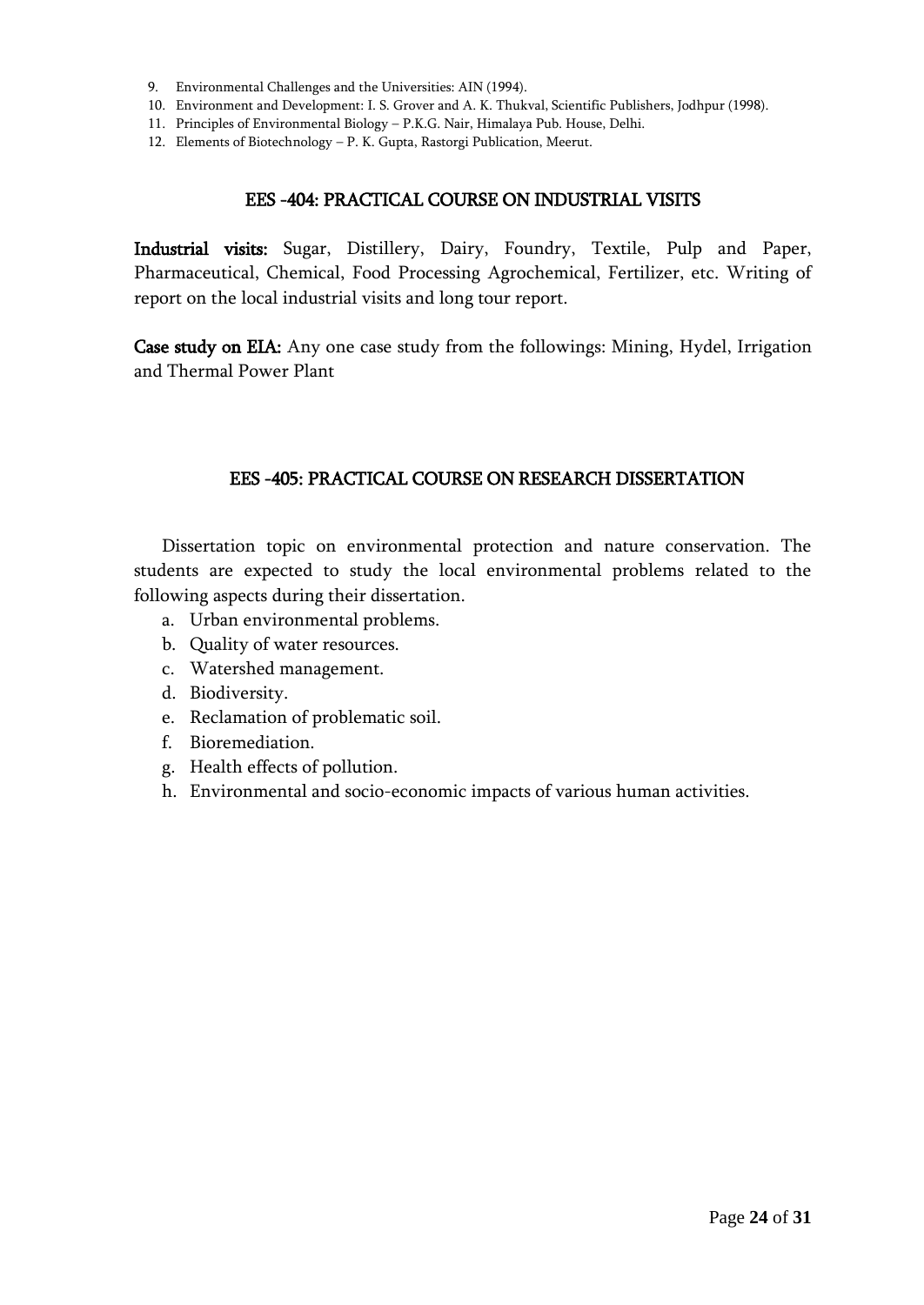## SCHOOL OF ENVIRONMENTAL AND EARTH SCIENCES Kavayitri Bahinabai Chaudhari Maharashtra University, Jalgaon

#### Model for implementation of the

#### Credit-Grade based Performance and Assessment (CGPA) system

M.Sc. course

In tune with the concept and suggestions of the UGC and NAAC, technological advancement and social needs and to make the teaching effective and meaningful, School of Environmental and Earth Sciences has been permitted to adopt Credit-Grade based Performance and Assessment (CGPA) system from the academic year 2009-2010 for the course M.Sc. (Environmental Science) being run in the school. The modalities and operational details of the credit system shall be as follows.

#### A. Features of the CGPA System:

- 1. Master's degree course, M. Sc being run in School would be of 84 credits each.
- 2. One credit for the theory course shall be of the one clock hour per week running for 15 weeks. Thus, each theory course of 4 h per week teaching shall be of 4 credits.
- 3. Four credits for each practical course shall be awarded to the 8 h of laboratory exercise per week for a semester. As per the guidelines of the work load, each batch for practical course shall consist of 10-12 students and each batch shall perform the laboratory exercise twice in a week. Thus, each practical course shall be of 8 h laboratory exercise per week with 4 credits.
- 4. Four credits shall be awarded to the Project course, which will commence from III Semester and the final work and report will be completed during IV Semester. The marks and the credits will be allotted in IV Semester.
- 5. Two credits, one each in first two semesters (i.e. for Semester I and II) have been allocated for the Tutorials/Home assignments. Besides, for every theory course one Take Home Assignments of 40 marks each shall be conducted. Average marks of all the home assignment in the given semester will be considered. No grade will be given for the tutorial. However, the completion of the credit for the tutorial shall be compulsory.
- 6. Two credits, one each in the III and IV semesters have been allocated for the Seminar. There shall be one seminar per student. Marks out of 40 will be allocated per semester for this as per break up given below in (g). No grade will be given for the seminar. However, the completion of the credit for the seminar shall be compulsory.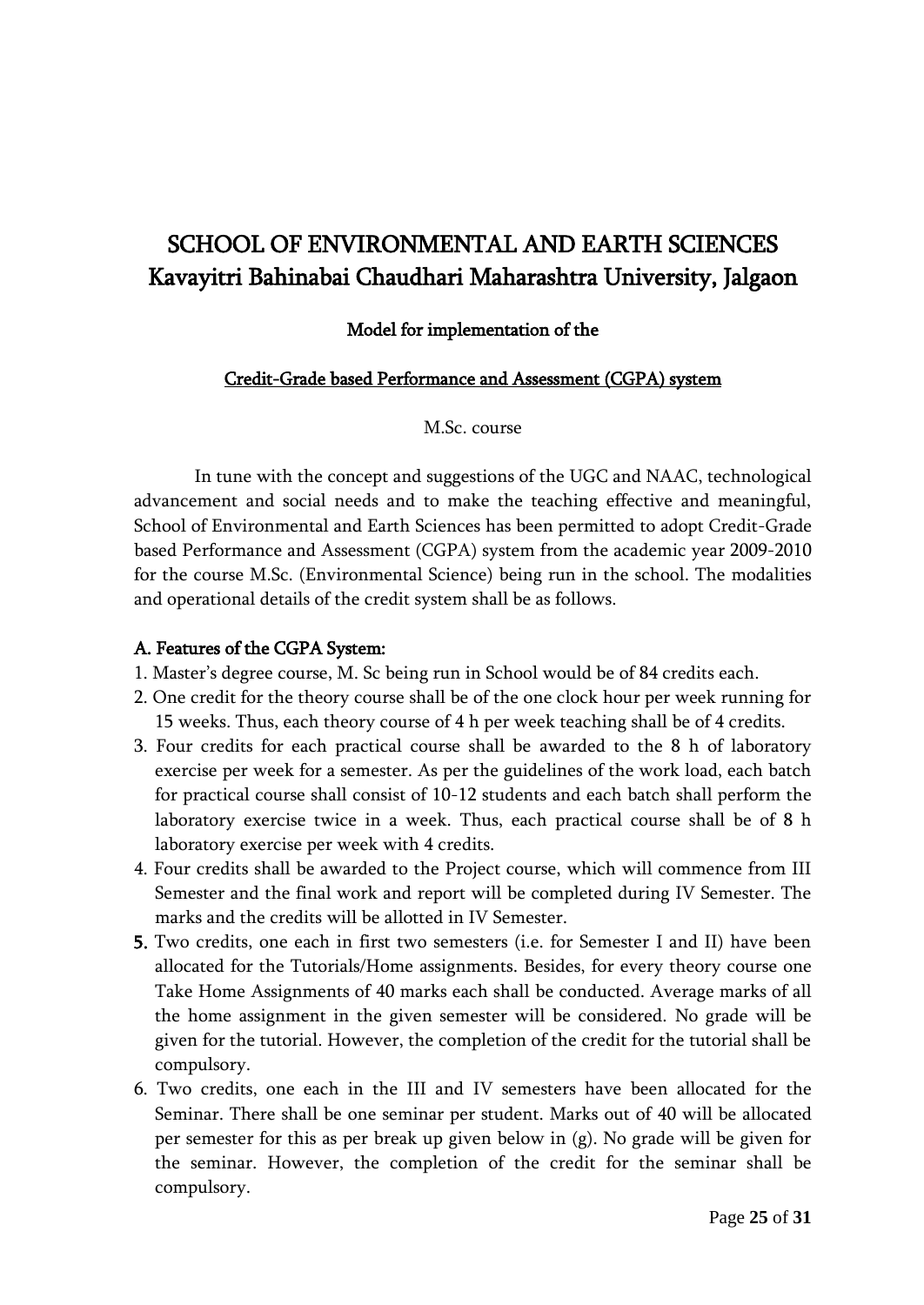- 7. Every student shall complete 84 credits in a minimum of four semesters. All Semesters will have 21 credits each.
- 8. Academic calendar showing dates of commencement and end of teaching, internal assessment tests and term end examination shall be duly notified before commencement of each semester every year by the School.

#### B. Evaluation of the student:

- (a) The evaluation of the student shall be divided into two parts viz. Internal Assessment and Term End Examination (semester end examination) with a weightage in the ratio of 40:60, as approved by the committee.
- (b) Standard of passing –
- (i) There shall not be pass or fail for the internal assessment. However, the attendance for the internal assessment shall be compulsory.
- (ii) Minimum marks for passing the Term End Examination in theory/practical/project course shall be 40%.
- (iii) Minimum marks for passing the theory/practical/project course (i.e. sum of the marks obtained in internal and term end examination) shall be 40%.
- (c) The distribution of marks for each theory paper of 4 credits at term (Semester) end examination and for continuous internal assessment (Minor tests), as approved by the committee shall be as follows:

| <b>Theory Examination</b> | Maximum marks |  |  |
|---------------------------|---------------|--|--|
| Internal assessment       |               |  |  |
| Term end examination      |               |  |  |
| Total marks               |               |  |  |

(d) The distribution of marks for each laboratory course of 4 credits at term (Semester) end examination and for continuous internal assessment (Minor tests), as approved by the committee shall be as follows:

| <b>Practical Examination</b> | Maximum marks |
|------------------------------|---------------|
| Internal assessment          |               |
| Term end examination         |               |
| Total marks                  | 1 A K         |

(e) The Project course will commence from III Semester and the final work and report will be completed during IV Semester. The marks and the credits will be allotted in IV Semester. The distribution of marks for Project course of 4 credits at term (Semester) end examination and for continuous internal assessment (Minor tests), as approved by the committee shall be as follows:

| Practical Examination | Maximum marks |
|-----------------------|---------------|
| Internal assessment   |               |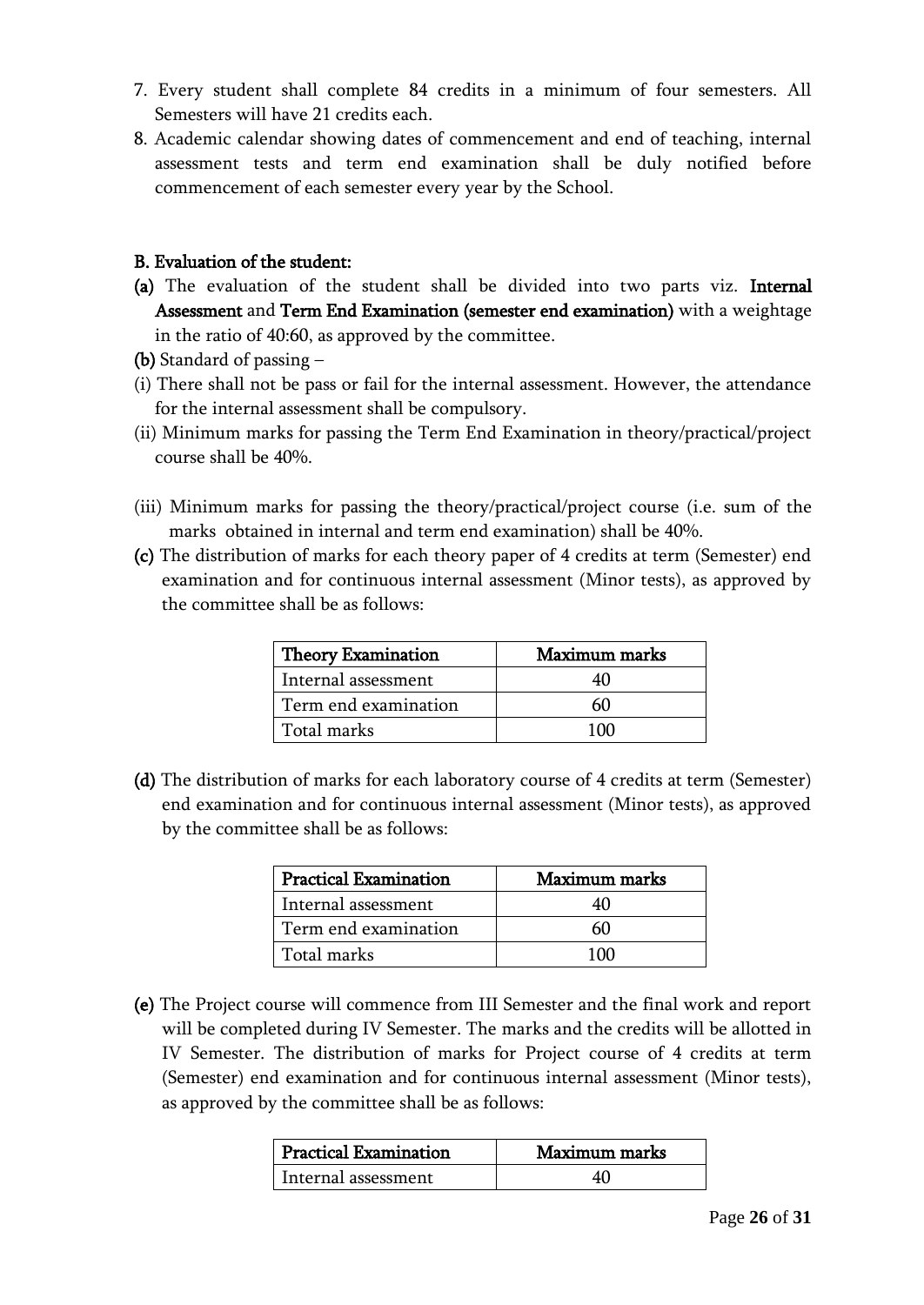| Heads                     |  |    | Marks | <b>Evaluating Authority</b> |
|---------------------------|--|----|-------|-----------------------------|
| Marks for journal         |  |    |       | Concerned practical         |
| Experimental work carried |  | hv |       | incharge                    |

| Term end examination |     |
|----------------------|-----|
| Total marks          | 100 |

## (f) Internal Assessment:

- (i) Internal assessment for each course would be continuous and dates for each internal test/practical test will be pre-notified in the time table for teaching or placed separately as a part of time table.
- (ii) Each subject teacher shall coordinate this activity and maintain the record of the internal tests conducted.
- (iii) Internal assessment for each course shall be of 40 marks.
- (iv) There shall not be pass or fail for the internal assessment. However, the attendance for the internal assessment shall be compulsory.

### For Theory Courses:

- (i) Two internal tests for each theory course comprising of 4 credits shall be conducted by the subject teacher.
- (ii) Each test shall be of 20 marks.
- (iii) The marks for each test shall be displayed on notice board within seven days of conducting the test.
- (iv) It is mandatory to show the answer sheets of all tests to the students.

#### For Practical Courses:

The internal assessment for the practical courses will be based on the following 03 heads:

| <b>Heads</b>                      | <b>Marks</b> | <b>Evaluating Authority</b> |
|-----------------------------------|--------------|-----------------------------|
|                                   |              |                             |
| Performance of the student in the | 10           |                             |
| collection of reference material  |              |                             |
| for project work and punctuality  |              | Concerned Project           |
|                                   |              | guide                       |
| Experimental work carried out by  | 20           |                             |
| the student                       |              |                             |
| Viva-voce                         | 10           |                             |
| Total marks                       | 40           |                             |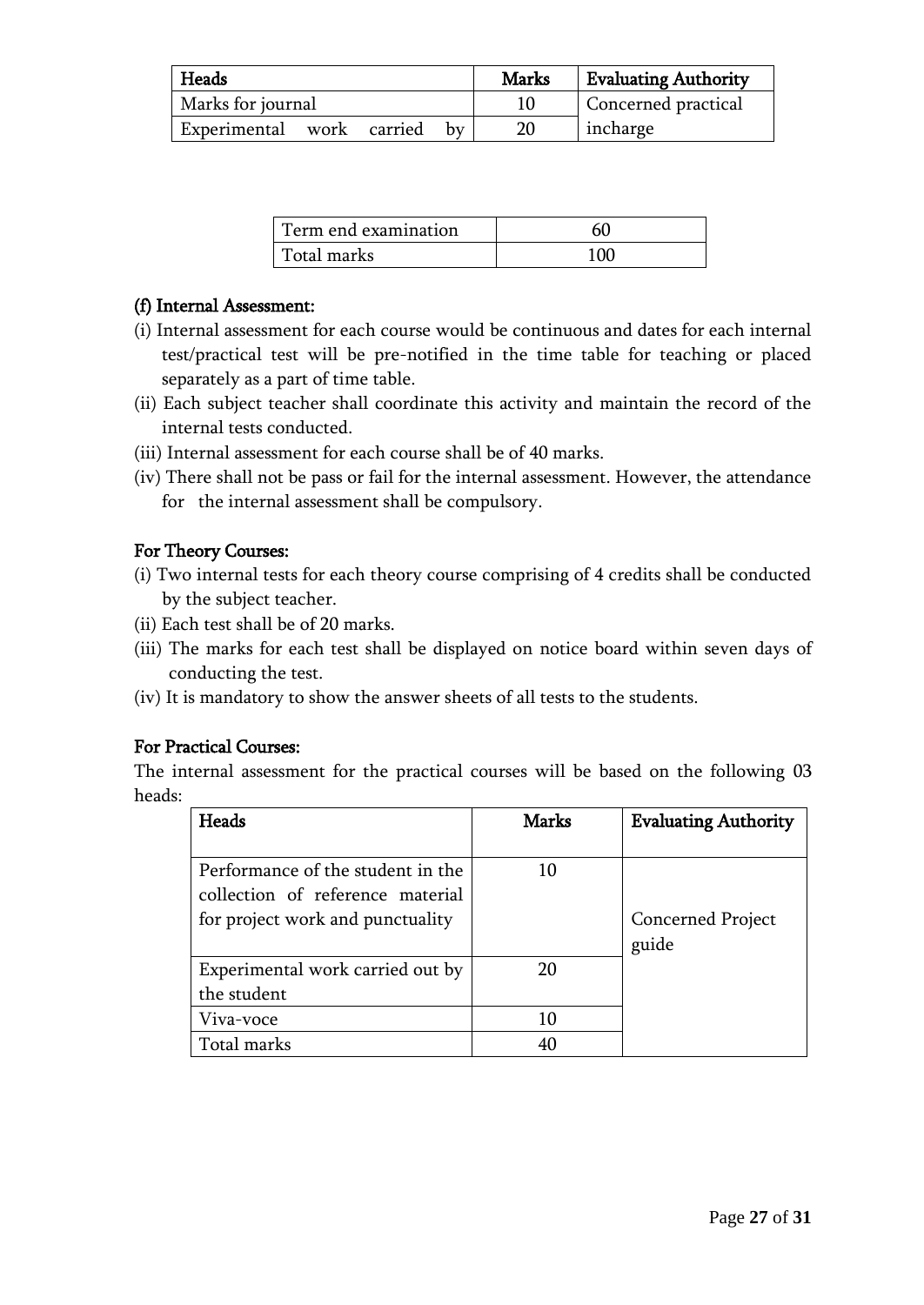| student     |    |
|-------------|----|
| Viva-voce   |    |
| Total marks | 40 |

### For Project course

- (i) The Project course will commence from III Semester and the final work and report will be completed during IV Semester.
- (ii) Every student has to undertake a project of interest. The project may be related to a theoretical analysis, an experimental investigation, a proto-type design, a new correlation and analysis of data, fabrication and setup new equipment. Ordinarily, the Project Co-ordinator shall be chosen by the student depending on his/her subject interest. The project co-ordinator assigns the topic for the project and the work is done uniformly during both the semesters of the final year.
- (iii) The marks and the credits will be allotted in IV Semester.
- (iv) On the basis of marks obtained in Seminar, the marks out of 40 will be given for the Seminar.

## For Tutorial:

- (i) Two credits based on Tutorial component, one each in I and II semesters will constitute the compulsory part.
- (ii) For every theory course one Take Home Assignments of 40 marks each shall be given.
- (iii) The evaluation will be based on following two heads:

| Head       | <b>Marks</b> | <b>Evaluating Authority</b> |  |
|------------|--------------|-----------------------------|--|
| Take Home  | 40           |                             |  |
| Assignment |              | Concerned subject teacher   |  |

(iv) On the basis of marks in Tutorials for theory courses, the average will be calculated and the marks out of 40 shall be awarded for the Tutorial.

## For Seminar:

- (i) Two credits based on Seminar component, one each in the III and IV semesters will constitute the compulsory part.
- (ii) Each student shall deliver one seminar per semester and there will be a continuous evaluation of the seminar.
- (iii) The evaluation will be based on following four heads:

| Heads                   | <b>Marks</b> | <b>Evaluating Authority</b> |
|-------------------------|--------------|-----------------------------|
| collection of reference | 10           |                             |
| material for seminar    |              |                             |
| Content of the seminar  | 20           | Concerned course teacher    |
| Performance<br>ın       | 10           |                             |
| seminar/presentation    |              |                             |
| Total marks             |              |                             |

iv) On the basis of marks obtained in Seminar, the marks out of 40 will be given for the Seminar.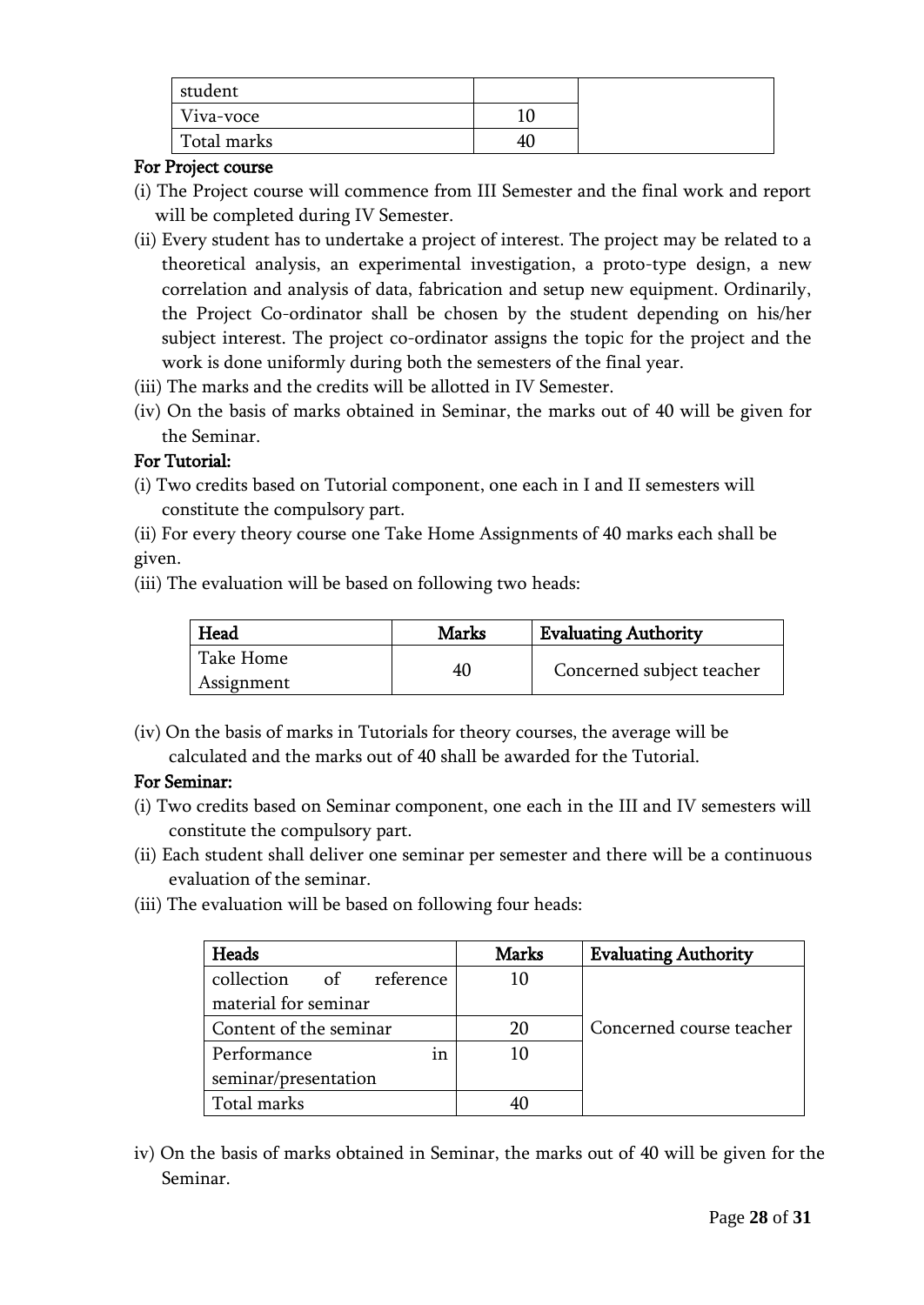### g) Term end examination:

- (i) The term end examination for 60 marks per course would be held about a week after completion of teaching for the semester.
- (ii) The term end examination of maximum marks 60 and its assessment work shall be conducted by the School from the academic year 2009-10 under the academic flexibility granted to the School by the University.

## For Theory Courses:

- (i) Examination pattern shall be 60+40.
- (ii) Each theory paper of 60 marks shall be of the three hours duration.

## For Practical Courses:

- (i) The term end practical examination shall be of 60 marks and it is of duration 06 h.
- (ii) There shall be two examiners for the practical examination out of which one examiner shall be from the other University/Institute.

### For Project course

- (i) The project report should be submitted by the prescribed date. Submission of the project cannot be postponed beyond the date specified in the calendar.
- (ii) Students should submit 2 bound typed copies of Project Report to the department. A student who is unable to complete his/her Project may be awarded 'X' grade and he/she will be required to register for the next Semester and pay the fees under following circumstances:

Exceptional circumstances beyond students / supervisor control

Medical grounds

- (iii) There shall be two examiners for the evaluation of Project, out of which one examiner shall be from the other University/Institute.
- (iv) The examiners shall evaluate the report and an oral examination shall be conducted. The assessment of the project work is done on the following basis-

| <b>Heads</b>                         | <b>Marks</b> | <b>Evaluating Authority</b> |
|--------------------------------------|--------------|-----------------------------|
| Performance of the student in the    | 10           |                             |
| presentation of the project work and |              |                             |
| report                               |              | Panel of examiners          |
| Experimental work carried out by the | 40           |                             |
| student                              |              |                             |
| Viva-voce                            | 10           |                             |
| Total marks                          | 60           |                             |

## C. Grades :

(i) Marks for each course would be converted to grades as shown in Table 1.

Table 1: Conversion of marks to grades in credit system

| Marks obtained | Grade | <b>Grade Points</b> |
|----------------|-------|---------------------|
| $90 - 100$     | A+    |                     |
| 80-89          |       |                     |
| 70-79          | $B+$  |                     |
| $60 - 69$      |       |                     |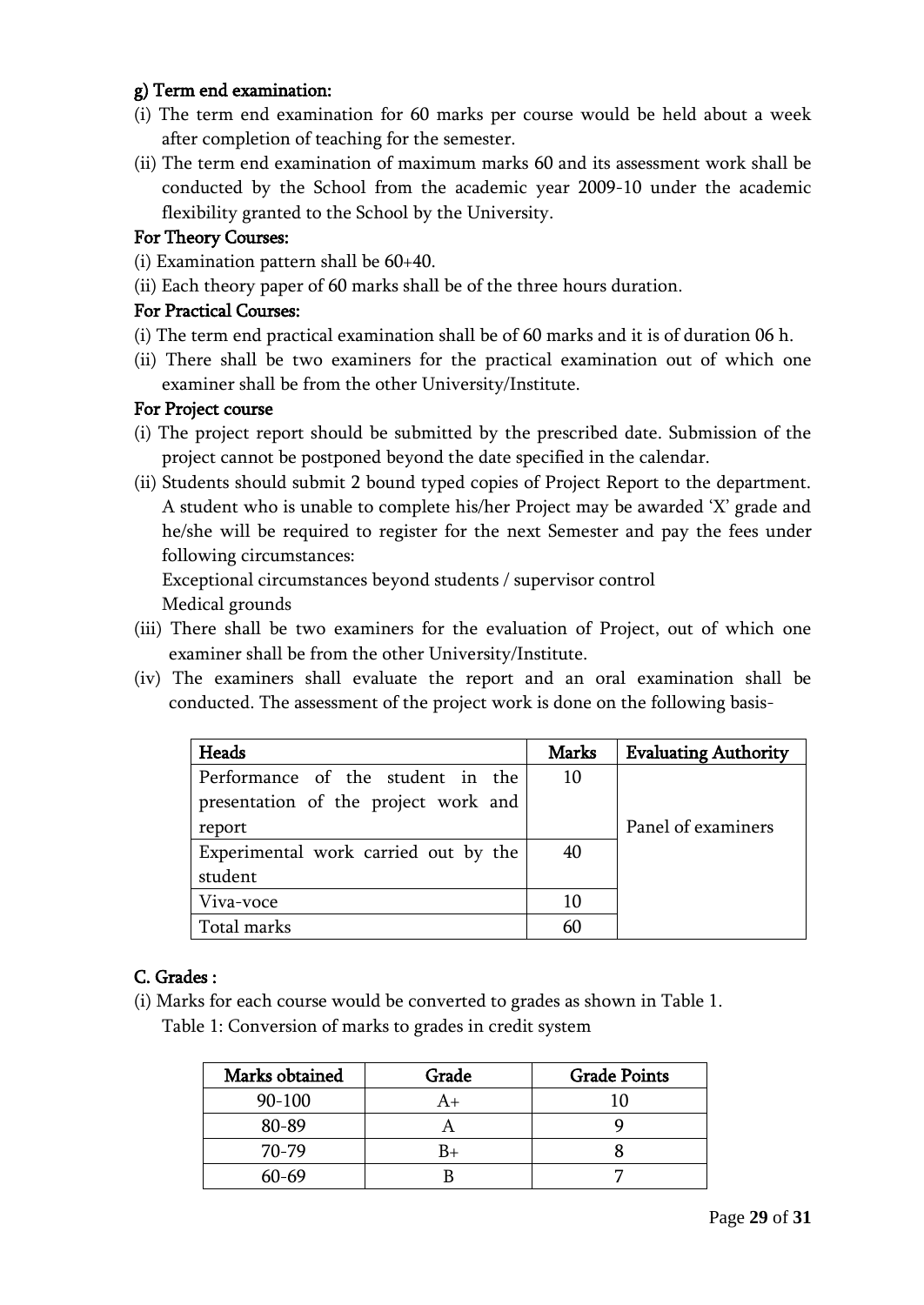| $55 - 59$   |  |
|-------------|--|
| $45 - 54$   |  |
| $40 - 44$   |  |
| 39 and less |  |

- (ii) The grade point will be given on the total marks (sum of mark obtained in internal assessment and term end examination) obtained in the said subject.
- (iii) A student who fails in a course (i.e. He scores less than 24 out of 60 marks in the Term End Examination or less than 40 out 100 marks) shall be given F grade. Student with F grade in course would be granted credit for that course but not the grade for that course and shall have to clear the concerned course within 1.5 year from appearing for first time in the concerned paper.
- (v) The total grade points earned in each course shall be calculated as  $-$  Grade points obtained (vide Table-1) X Credits for the course Maximum grade points that can be earned in a semester are 200.

#### (vi) Semester Grade Point Average (SGPA) –

The performance of a student in a semester is indicated by a number called SGPA. SGPA is the weighted average of the grade points obtained in all courses registered by the student during the semester. It shall be calculated as follows-

$$
SGPA = \frac{\sum_{i=1}^{n} C_i p_i}{\sum_{i=1}^{n} C_i}
$$

where  $Ci =$  the number of credits earned in the i'th course of a semester for which SGPA is to be calculated (Audit credits should not be included).

pi = grade point earned in the i'th course

 $i = 1, 2, 3, \ldots$  represent the number of courses in which a student is registered in the concerned semester.

That is,

$$
SGPA = \frac{Total\ earned\ grade\ points\ for\ the\ semester}{Total\ credits\ for\ the\ semester}
$$

The SGPA is rounded upto one decimal places.

(vii) Final result – Up to date assessment of the overall performance of a student from the time of his/her first registration is obtained by calculating a number called Cumulative Grade Point Average (CGPA), which is weighted average of the grade points obtained in all courses registered by the student since he/she entered the School/Department.

$$
CGPA = \frac{\sum_{j=1}^{m} C_j p_j}{\sum_{j=1}^{m} C_j}
$$

where  $Cj$  = the number of credits earned in the jth course up to the semester for which CGPA is to be calculated

pj = grade point earned in the jth course. A letter grade lower than D (i.e. grade point < 4) in a course shall not be taken into consideration for the calculation of CGPA.

 $j = 1, 2, 3, \ldots$  m represent the number of courses in which a student is registered up to the semester for which the CGPA is to be calculated.